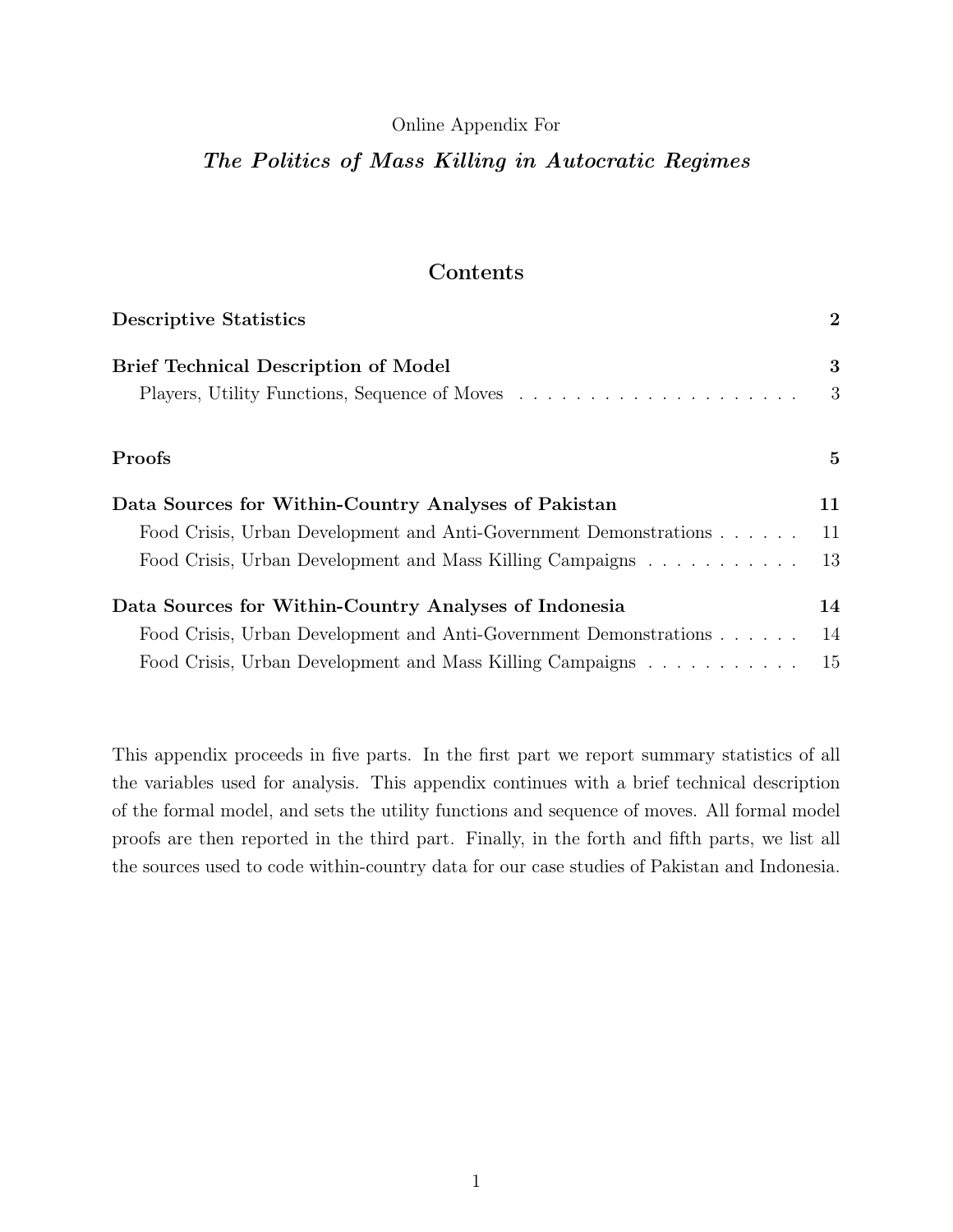# Descriptive Statistics

|                                           | Median         | Mean     | Std. Dev. | Min              | Max          |
|-------------------------------------------|----------------|----------|-----------|------------------|--------------|
| Cell level indicators                     |                |          |           |                  |              |
| Killing Campaignst                        | $\overline{0}$ | 0.0004   | 0.020     | $\theta$         | $\mathbf{1}$ |
| Killing $Campaigns_{t-1}$                 | $\theta$       | 0.0004   | 0.020     | $\Omega$         | 1            |
| Urban                                     | $\theta$       | 0.159    | 0.988     | $\overline{0}$   | 1            |
| Urban Development $_t$                    | $\theta$       | 0.474    | 2.188     | $\overline{0}$   | 58.37        |
| Urban Development $PC_t$                  | $\theta$       | 0.039    | 0.170     | $\Omega$         | 4.944        |
| $Drought_t$                               | $\theta$       | 0.008    | 0.087     | $\overline{0}$   | 1            |
| GCP <sub>t</sub> <sup>1</sup>             | 0.067          | 0.358    | 0.634     | $\overline{0}$   | 5.995        |
| $Population_t$ <sup>1</sup>               | 8.449          | 8.198    | 3.042     | $\Omega$         | 16.519       |
| Border Distance <sup>1</sup>              | 5.743          | 5.595    | 1.433     | $\Omega$         | 9.305        |
| $Travel\ Time^1$                          | 6.340          | 6.439    | 1.110     | $\overline{0}$   | 10.310       |
| $Capital\ Distance1$                      | 7.117          | 7.091    | 1.106     | 1.609            | 8.870        |
| $Conflict_t$                              | $\overline{0}$ | 0.063    | 0.243     | $\theta$         | 1            |
| Country level indicators                  |                |          |           |                  |              |
| Food Crisis (Volatility) <sub>t</sub>     | $\overline{0}$ | 0.039    | 0.193     | $\Omega$         | $\mathbf{1}$ |
| Drought $(Count.)_t$                      | $\theta$       | 0.033    | 0.178     | 0                | 1            |
| Violent Civil Disobedience <sub>t-1</sub> | $\overline{0}$ | 0.429    | 0.495     | $\theta$         | 1            |
| $Polity2_t$                               | 3              | $-0.324$ | 5.490     | $-10$            | 9            |
| GDP $PCt1$                                | 8.917          | 8.566    | 0.973     | 5.298            | 11.084       |
| $Oil_t^1$                                 | 19.007         | 16.612   | 5.845     | $\Omega$         | 19.980       |
| Gas <sub>t</sub> <sup>1</sup>             | 6.103          | 5.522    | 3.055     | $\boldsymbol{0}$ | 8.424        |
|                                           | $1 \times 11$  |          |           |                  |              |

Table A1: Summary Statistics for Dependent and Independent Variables, 1996-2008

Natural log.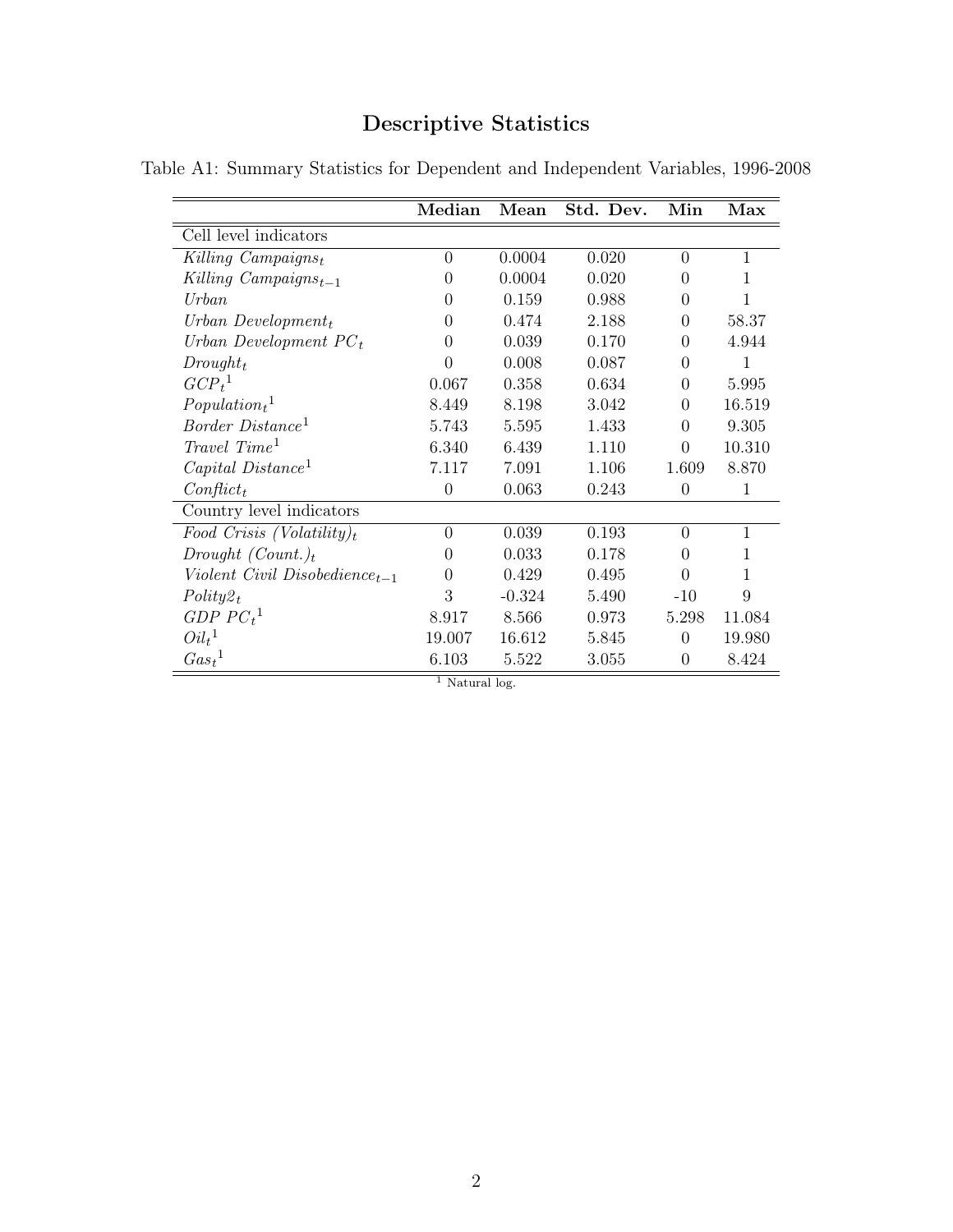## Brief Technical Description of Model

Players, Utility Functions, Sequence of Moves

Consider the following two groups in an autocratic polity: the authoritarian ruling elite,  $R$ ; and the civilians,  $C$  (which includes workers, i.e. labor), where each civilian  $c$  is drawn from  $c \in \{1, 2, 3...C\}$ . In this autocratic economy, the production of food comes from the Constant Elasticity of Substitution (CES) production function  $F(N,L) = [\phi(\alpha N^{\rho} + (1 - \alpha)L^{\rho})^{\frac{\epsilon}{\rho}}],$ homogeneous of degree  $\varepsilon$ , which includes two factors of production: agricultural land N and labor L. In this CES production function,  $\alpha \in [0,1]$  is the relative weight of production inputs land N and labor L (who are a part of C);  $\rho \leq 1$  is the elasticity of substitution; and  $\phi$  is the "food price shock" parameter (described in Chapter 2) distributed as  $U[-1, 1]$ which affects the factors' productivity. The food consumption per capita among the civilians is  $f_c$ , where  $f_c = \frac{F(N,L)}{C}$  $\frac{N,L}{C}$ , and the ruling elite's food consumption is  $f_R$  where  $f_R = \frac{F(N,L)}{R}$  $\frac{N,L)}{R}$ . R holds control of political power in this autocratic polity. However, the civilians may resort to overt anti-government demonstrations and challenge the ruling elite R to alter the "status quo." If the civilians do not challenge  $R$ , they receive a payoff of  $x_c$ , given without loss of generality by the following additive function:  $x_c = b_c + f_c$ . In this function,  $f_c$  is each civilian's personal food consumption as defined above, while  $b_c$  (which ranges from 0 to a maximum of  $\bar{b}_c$ ) includes the monetary, social and other non-pecuniary benefits that the civilians obtain under the status quo. The ruling elite's payoff under the status quo is  $x_R = b_R + f_R$ , where  $f_R$  is the elite's food consumption and  $b_R$  (which rang between 0 and  $b_R$ ) includes additional monetary, social and non-pecuniary benefits.

When the civilians C successfully mobilize against R (which means that the status quo is altered), the payoff they receive from successfully challenging  $R$  and altering the status quo is  $x_c^{\Delta}$ , given by  $x_c^{\Delta} = b_c^{\Delta} + f_c$  where  $b_c^{\Delta} > b_c$ . The elite's payoff when the civilians successfully challenge the status quo is  $x_R^{\Delta} = b_R^{\Delta} + f_c$ , where  $b_R^{\Delta} < b_R$ . The probability that the civilians openly challenge the ruling elite R is  $(1 - q)$ , while the probability with which the elite successfully defends against this challenge and remains in power is  $q$ . The possibility that the civilians may challenge the regime generates a "political contest" between the elite R and  $C$  where the civilians may overtly revolt against  $R$  to also obtain political concessions P (this political contest is described in chapter 2 as well). If they resort to a contest against R, then the civilians will collectively allocate resources  $h \in [0, \overline{h}]$  to challenge R.

The civilians' ability to devote resources h and collectively mobilize against R is directly influenced by the non-negative parameter  $\theta$ , which captures the extent of local development and its distribution within urbanized areas. Since h is directly influenced by  $\theta$ , the total resources devoted by the civilians to challenge the elite is defined as  $\theta h$ . In response to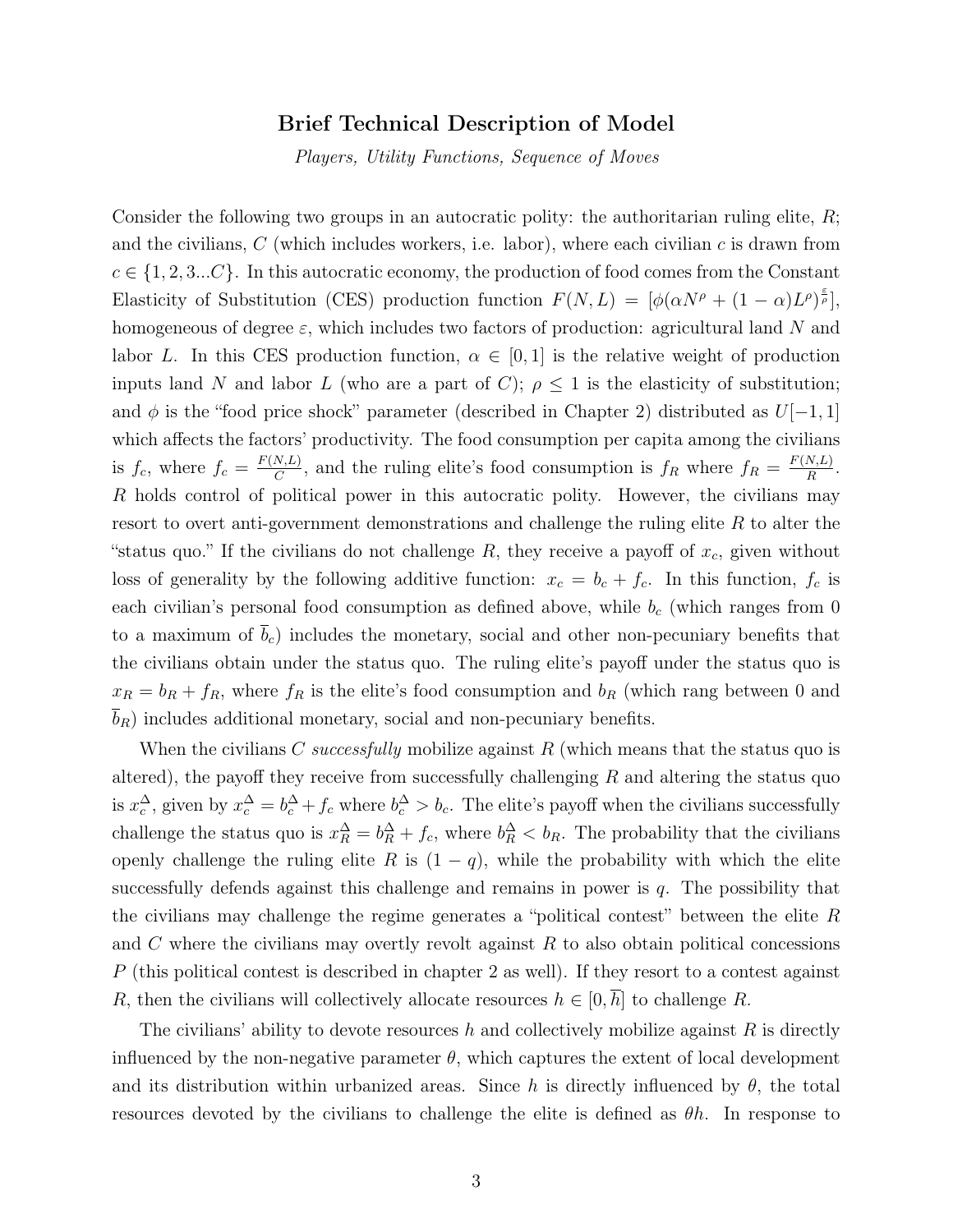mobilization, the ruling elite R may employ atrocities a (defined here as "killing campaigns") against the civilians as a strategy to prevent them from taking further action. Committing a entails spending resources to target civilians, an additional cost for R, but one that could also help the elite preserve its rule. Recall that  $q$  is the probability with which  $R$  successfully defends itself against the civilians' challenge and remains in power. Given a and  $\theta h$ , we let q follow the standard "contest success function":

$$
q = \frac{a}{a + \theta h} \tag{1}
$$

Hence, the probability with which the civilians (the autocratic ruling elite) successfully (fails to) demonstrates against and challenge (defend) R's (their) rule is  $(1 - q) = \frac{\theta h}{a + \theta h}$ .

When R fails to defend its rule with probability  $(1 - q)$  in response to C's challenge, the ruling elite, as mentioned earlier, not only receives the payoff  $x_R^{\Delta}$ , but may acquiesce and provide concessions P (a cost to R) to C. If, however, R succeeds in deterring the civilians' challenge by employing atrocities  $a$  (this entails an additional cost for  $R$ ) and remains in power with probability q, it receives the payoff  $x_R$ . The authoritarian elite's expected utility function is thus

$$
U_R = qx_R + (1 - q)(x_R^{\Delta} - P) - a
$$
\n(2)

R's optimization problem is to optimally choose a or concessions  $P$  to  $C$  (provided  $R$  acquiesces to C's challenge) so as to maximize  $U_R$  subject to  $a \geq 0$ ,  $P \geq 0$  and the feasibility constraint  $\theta(a + P) \ge \theta(x_R^{\Delta} - x_R)$  (that is, given  $\theta$ , the costs that R is willing to incur to deter and dissuade the civilians from challenging  $R$  has to be lower than the elite's net realized payoff from undertaking such costs). The civilians obtain the following payoffs:  $x_C$ when the status quo prevails and R remains in office with probability q, and (ii)  $x_C^{\Delta}$  and F when they successfully challenge and mobilize to threaten R's rule with probability  $1 - q$ . Since devoting resources h to confront R entails costs for the civilians, their expected utility function is

$$
U_c = qx_c + (1 - q)(x_c^{\Delta} + P) - h \tag{3}
$$

The civilians' optimization problem is to choose h to maximize  $U_C$  taking P and a into account. The sequence of moves in the model is described in the text of chapter 2.

### Proofs

**Proof of Lemma 1**:  $R's$  optimization problem is to maximize  $U_R$  in (1) subject to  $a \geq 0$ ,  $P \geq 0$  and the feasibility constraint defined as  $\theta(a+P) \geq \theta(x_R^{\Delta} - x_R)$  (that is, given  $\theta$ , the costs that R is willing to incur to deter and dissuade the civilians from challenging R has to be lower than the elite's net realized payoff from undertaking such costs). Using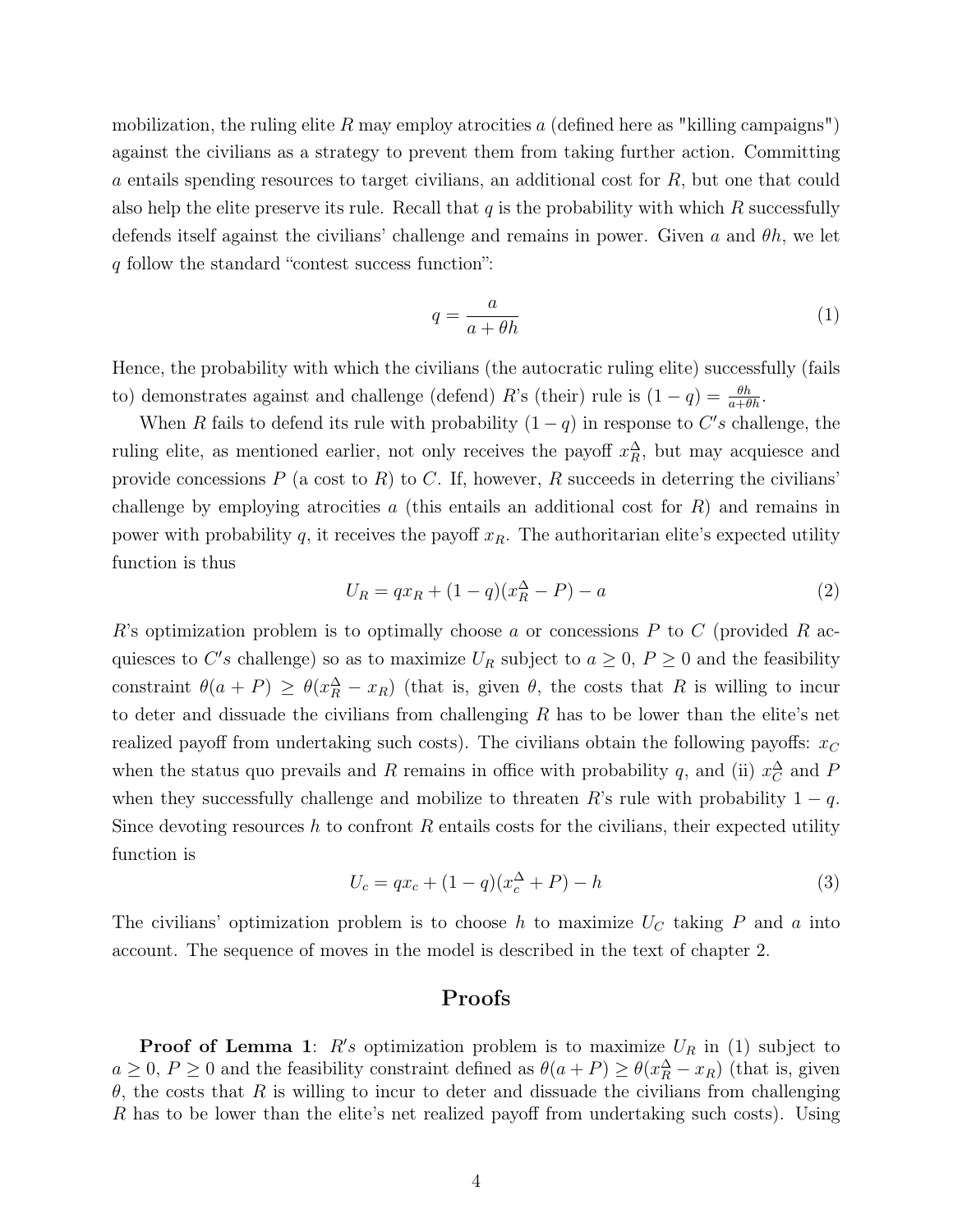$q = \frac{a}{a + \theta h}$  and h to replace in  $U_R$ , and given the constraints  $\theta(a + P) \leq \theta(x_R - x_R^{\Delta}), a \geq 0$  and  $P \ge 0$ , the Lagrangian of R's optimization problem is  $\Delta = (x_R^{\Delta} - a) + \frac{a}{\theta(x_C^{\Delta} - x_C - P)}(x_R - x_R^{\Delta} - a)$  $(P) + \mu_1[\theta(x_c^{\Delta} - x_c - P) - a] + \mu_2 a + \mu_3 P$ . Because  $a \in \Re_+$  a solution to  $R's$  maximization problem exists since we have a continuous function on a compact set. When choosing a and P, R accounts for the direct effect of a on q and the indirect effect of a and P on q through h in  $\Delta$ . Hence, R's choice of a (using  $\Delta$ ) satisfies the following first order condition (f.o.c)

$$
\left(\frac{\partial q}{\partial a} + \frac{\partial q}{\partial h} \frac{dh}{da}\right) (x_R - x_R^{\Delta} - P) - 1 - \mu_1 + \mu_2 = 0
$$
\n(S.1)

Using  $q = \frac{a}{a + \theta h}$  to compute  $\frac{\partial q}{\partial a}$  and  $\frac{\partial q}{\partial h}$ , we can rewrite (S.1) as,

$$
\left(\frac{h}{a} - \frac{dh}{da}\right) \frac{(x_R - x_R^{\Delta} - P)}{(x_c^{\Delta} - x_c - P)} - 1 = \mu_1 - \mu_2
$$
\n(S.2)

where

$$
\frac{dh}{da} = \begin{cases}\n0 & \text{for } \theta(a+P) \ge \theta(x_c^{\Delta} - x_c) \\
\sqrt{\frac{x_c^{\Delta} - x_c - P}{\theta a}} \left(\frac{1}{2}\right) - \left(\frac{1}{\theta}\right) & \text{for } 0 < \theta(a+P) \le \theta(x_c^{\Delta} - x_c)\n\end{cases}
$$
\n(S.3)

The ruling elite's choice of P satisfies the following f.o.c

$$
\left(\frac{\partial q}{\partial h}\frac{\partial h}{\partial P}\right)(x_R - x_R^{\Delta} - P) - q - \mu_1 \theta + \mu_3 = 0
$$
\n(S.4)

Likewise, after using  $q = \frac{a}{a + \theta h}$  to compute  $\frac{\partial q}{\partial h}$ , we can rewrite this expression as,

$$
-\frac{(x_R - x_R^{\Delta} - P)}{(x_c^{\Delta} - x_c - P)} \frac{\partial h}{\partial P} - q = \theta \mu_1 - \mu_3
$$
 (S.5)

where

$$
\frac{\partial h}{\partial P} = \begin{cases} 0 & \text{for } \theta(a+P) \ge \theta(x_c^{\Delta} - x_c) \\ -\frac{a}{\theta(x_c^{\Delta} - x_c - P)} \left(\frac{1}{2}\right) & \text{for } 0 < \theta(a+P) \le \theta(x_c^{\Delta} - x_c) \end{cases}
$$
(S.6)

Additionally, we find that

$$
p = \begin{cases} 1 & \text{for } \theta(a+P) \ge \theta(x_c^{\Delta} - x_c) \\ \frac{a}{\theta(x_c^{\Delta} - x_c - P)} & \text{for } 0 < \theta(a+P) \le \theta(x_c^{\Delta} - x_c) \end{cases}
$$
 (S.7)

From the Lagrangian  $\Delta$ , the Kuhn-Tucker conditions are as follows

For 
$$
\mu_1 \ge 0
$$
,  $\frac{\partial \Delta}{\partial \mu_1} = \theta(x_c^{\Delta} - x_c - P) - a \ge 0$  and  $\mu_1[\theta(x_c^{\Delta} - x_c - P) - a] = 0$  (S.8)

For 
$$
\mu_2 \ge 0
$$
,  $\frac{\partial \Delta}{\partial \mu_2} = a \ge 0$  and  $\mu_2 a = 0$  (S.9)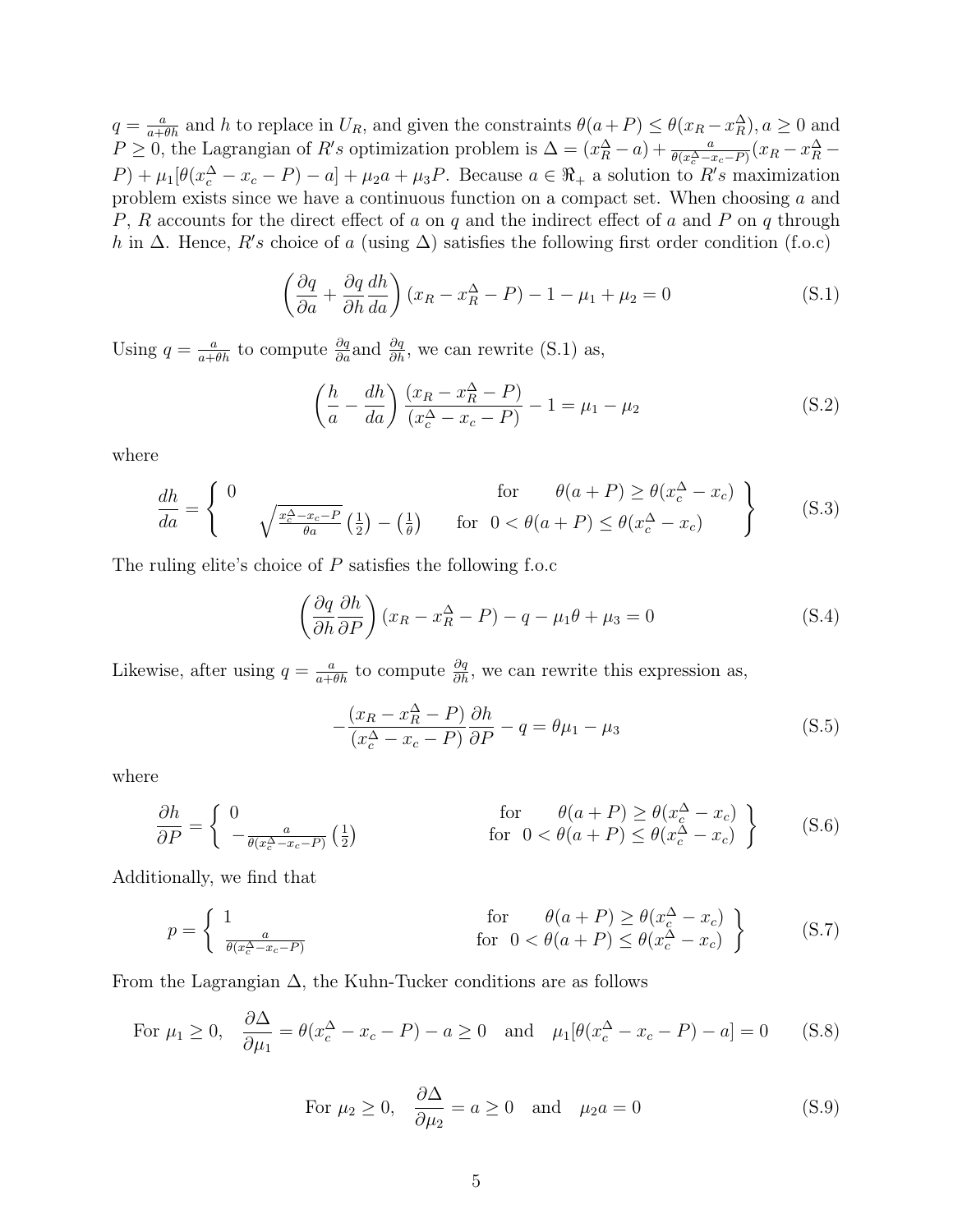For 
$$
\mu_3 \ge 0
$$
,  $\frac{\partial \Delta}{\partial \mu_3} = P \ge 0$  and  $\mu_3 P = 0$  (S.10)

From these Kuhn-Tucker conditions and the Lagrangian  $\Delta$ , we know that there are six possible cases,

Case A.1:  $\mu_1 = 0$  and  $\theta(x_c^{\Delta} - x_c - P) - a \ge 0$ ;  $\mu_2 \ge 0$  and  $a = 0$ ;  $\mu_3 \ge 0$  and  $P = 0$ (S.11) Case A.2:  $\mu_1 = 0$  and  $\theta(x_c^{\Delta} - x_c - P) - a > 0$ ;  $\mu_2 = 0$  and  $a > 0$ ;  $\mu_3 \ge 0$  and  $P = 0$ (S.12) Case B.1:  $\mu_1 = 0$  and  $\theta(x_c^{\Delta} - x_c - P) - a > 0$ ;  $\mu_2 \ge 0$  and  $a = 0$ ;  $\mu_3 = 0$  and  $P > 0$ (S.13) Case B.2:  $\mu_1 = 0$  and  $\theta(x_c^{\Delta} - x_c - P) - a > 0$ ;  $\mu_2 = 0$  and  $a > 0$ ;  $\mu_3 = 0$  and  $P > 0$ (S.14) Case C.1:  $\mu_1 \ge 0$  and  $\theta(x_c^{\Delta} - x_c - P) - a = 0$ ;  $\mu_2 = 0$  and  $a > 0$ ;  $\mu_3 \ge 0$  and  $P = 0$ (S.15) Case C.2:  $\mu_1 \ge 0$  and  $\theta(x_c^{\Delta} - x_c - P) - a = 0$ ;  $\mu_2 \ge 0$  and  $a = 0$ ;  $\mu_3 = 0$  and  $P > 0$ (S.16) Case A.1 satisfies the f.o.c's in (S.1)-(S.6) for  $\frac{(x_R-x_R^{\Delta})}{(x_c^{\Delta}-x_c)} \leq 2$  and  $\frac{(x_R-x_R^{\Delta})^2}{4\theta(x_c^{\Delta}-x_c)} \geq k$ , while Case A.2

satisfies (S.1)-(S.6) for  $\frac{(x_R-x_R^{\Delta})}{(x_c^{\Delta}-x_c)} \leq 2$ . Further, the level of a that solves the f.o.c in (S.1) for Case A.2 is  $a = \frac{(x_R - x_R^{\Delta})^2}{4\theta(x_{\Delta} - x)}$  $\frac{(x_R-x_R^{\Delta})^2}{4\theta(x_C^{\Delta}-x_C)}$ . But  $U_R^{A.2} > U_R^{A.1}$ . To see this, let  $k = \frac{(x_R-x_R^{\Delta})^2\phi^2}{4\theta(x_C^{\Delta}-x_C)}$  with  $\phi > 1$ . From this expression for  $k$ , the conditions for which Case A.1 satisfies the f.o.c's, and after substituting the expression for q in (1) in (S.5), we get  $U_R^{A.1} = x_R^{\Delta} + (1 - \phi/2) \frac{(x_R - x_R^{\Delta})^2 \phi}{4\theta(x_R^{\Delta} - x_C)}$  $\frac{(x_R-x_{\overline{R}})^{-\varphi}}{4\theta(x_c^{\Delta}-x_c)}$ From the solution of a for Case A.2, and after substituting the expression for  $q$  in  $(1)$  in (S.5), we obtain  $U_r^{A.2} = x_R^{\Delta} + \frac{(x_R - x_R^{\Delta})^2}{4\theta(x_c^{\Delta} - x_c)}$  which  $\implies U_R^{A.2} > U_R^{A.1}$  since  $(\phi^2 - 1)^2 > 0$ . Hence we can rule out Case A.1.

Case B.1 satisfies (S.1)-(S.6) for  $\frac{(x_R - x_R^{\Delta})}{(x_C^{\Delta} - x_C)} \leq 2$  and  $\frac{(x_R - x_R^{\Delta} - P)^2}{4\theta(x_C^{\Delta} - x_C - P)} \geq k$  and P that solves the f.o.c in (S.10) in this case is  $P = 2(x_c^{\Delta} - x_c) - (x_R - x_R^{\Delta})$ . Case B.2 satisfies (S.7)-(S.13) for  $\frac{(x_R-x_R^{\Delta})}{(x_c^{\Delta}-x_c)} \leq 2$  and the level of a that solves (S.7) in this case is  $a = \frac{(x_R-x_R^{\Delta}-P)^2}{4\theta(x_c^{\Delta}-x_c-P)}$  $\frac{(x_R-x_R^{-}-P)^{-}}{4\theta(x_c^{\Delta}-x_c-P)},$  while P that solves (S.6) in this case is  $P = 2(x_c^{\Delta} - x_c) - (x_R - x_R^{\Delta})$ . But  $U_R^{B.2} > U_R^{B.1}$ . Let  $k = \frac{(x_R - x_R^{\Delta} - P)^2 \phi^2}{4\theta(x_c^{\Delta} - x_c - P)}$  with  $\phi > 1$ . From this expression for k, the solution for P in Case B.1, the conditions for which Case B.1 satisfies the f.o.c's, and after substituting  $q$  in (1) in (S.5), we get  $U_R^{B.1} = x_R^{\Delta} + (\phi/\theta)(2 - \phi)[(x_c^{\Delta} - x_c) - (x_R - x_R^{\Delta})]$ . From the solution of a and P for Case B.2, the conditions for which Case B.2 satisfies (S.1)-(S.6), and after substituting q in (1) in (S.5), we get  $U_R^{B.2} = x_R^{\Delta} + \frac{1}{\theta}$  $\frac{1}{\theta}[(x_c^{\Delta} - x_c) - (x_R - x_R^{\Delta})]$  which  $\implies U_R^{B.2} > U_R^{B.1}$  as since  $(\phi^2 - 1)^2 > 0$ . We can thus rule out <u>Case B.1</u>.

Case C.1 satisfies (S.1)-(S.6) and  $\mu_1 \ge 0$  for  $\frac{(x_R - x_R^{\Delta})}{(x_c^{\Delta} - x_c)} \ge 2\theta$  (and in this case  $a = \theta(x_c^{\Delta} - x_c)$ ) but not in  $(S.8)$ . Thus we can rule out Case C.1. Case C.2 satisfies  $(S.7)-(S.13)$  and the conditions  $\mu_1 \geq 0$ ,  $\mu_2 \geq 0$  for  $\theta > 1$ . From the conditions  $\mu_1 \geq 0$ ,  $\mu_2 \geq 0$  for  $\theta > 1$  in Case C.2, and substituting the expression for q in (1) in (S.6) yields  $U_R^{C.2} = x_R^{\Delta} - \theta(x_c^{\Delta} - x_c)$ . But  $U_R^{A.2} > U_R^{C.2}$  as  $x_R^{\Delta} + \frac{(x_R - x_R^{\Delta})^2}{4\theta(x_c^{\Delta} - x_c)} > x_R^{\Delta} - \theta(x_c^{\Delta} - x_c)$ . Thus we can rule out <u>Case C.2</u>. Finally, note that  $U_R^{A.2} > U_R^{B.2}$  as  $x_R^{\Delta} + \frac{(x_R - x_R^{\Delta})^2}{4\theta(x_c^{\Delta} - x_c)} > x_R^{\Delta} + \frac{[(x_c^{\Delta} - x_c) - (x_R - x_R^{\Delta})]}{\theta}$  which  $\implies$  we can rule out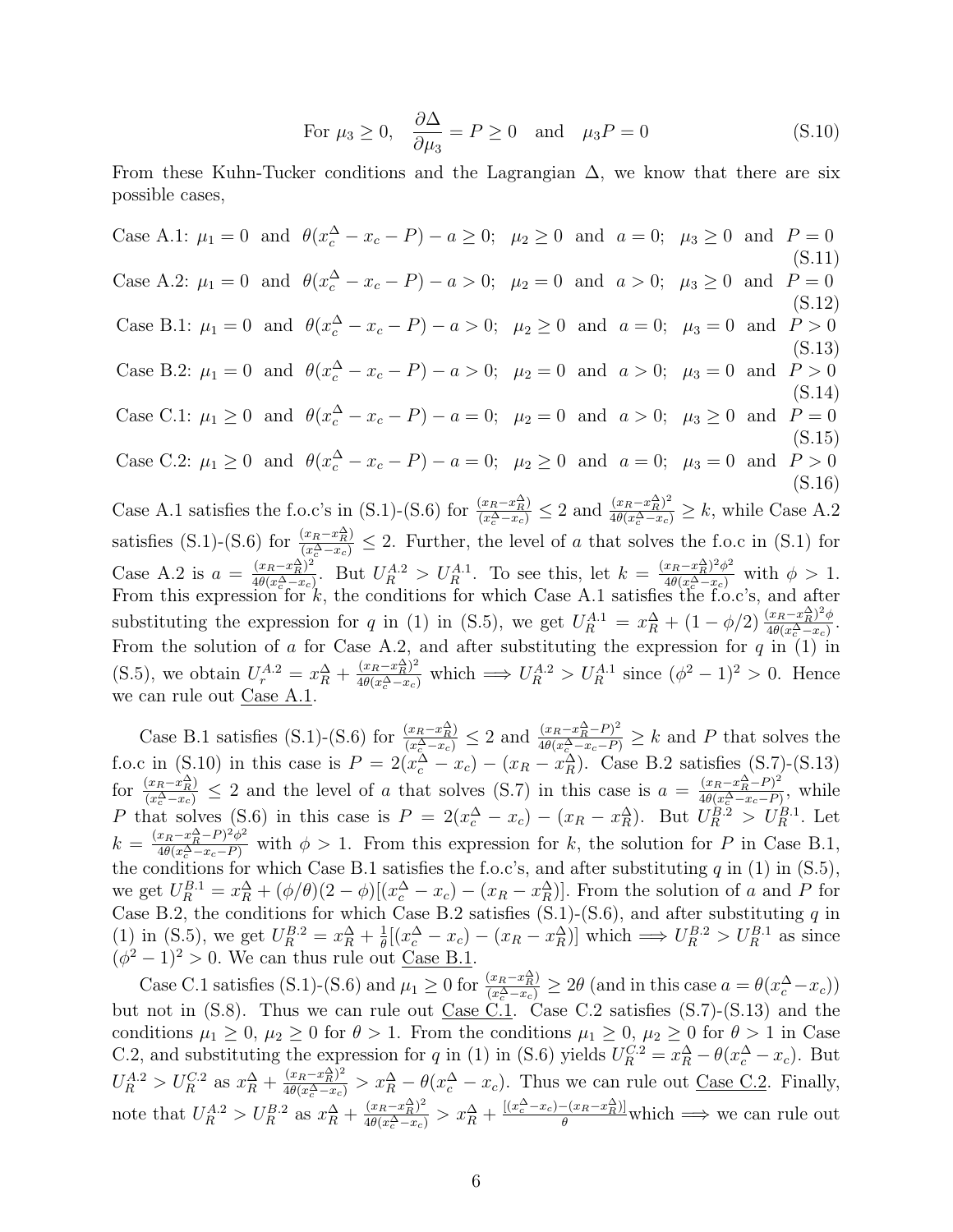Case B.2 as well. Hence we are left with just  $\frac{\text{Case A.2}}{\text{Case A.2}}$  for the potential solution. Recall that Case A.2 satisfies (S.2)-(S.7) for  $\frac{(x_R-x_R^{\Delta})}{(x_c^{\Delta}-x_c)} \leq 2$  and the level of a that solves the f.o.c in (S.3) for this case is  $a^* = \frac{(x_R - x_R^2)^2}{4a(x_A^2 - x_R^2)}$  $\frac{(x_R - x_{\overline{R}})^2}{4\theta(x_c^{\Delta} - x_c)}$  as claimed in <u>part (ii) of Lemma 1</u>. Further, in Case A.2  $\mu_3 \geq 0$  which  $\implies P = 0$ . Hence P that solves the f.o.c in (S.6) in this case is simply  $P = 0$ . We turn to solve for and characterize  $h^*$ . To do so, we need to first extract the expression for  $\frac{\partial U_c}{\partial h}$ . To this end, note that the first order condition of the civilians' optimization problem – where c chooses h to maximize  $U_c$  taking a and P as given – is

$$
\frac{\partial U_c}{\partial h} \equiv \frac{\partial q}{\partial h} \left( x_c - x_c^{\Delta} + P \right) - 1 = 0 \quad \text{for} \quad h > 0 \tag{S.17}
$$

$$
\frac{\partial U_c}{\partial h} \equiv \frac{\partial q}{\partial h} \left( x_c - x_c^{\Delta} + P \right) - 1 \le 0 \quad \text{for} \quad h = 0 \tag{S.18}
$$

From  $q = \frac{a}{a+\theta h}$  and  $\frac{\partial U_c}{\partial h}$ , we obtain  $h = 0$  for  $\theta(a+P) \ge \theta(x_c^{\Delta} - x_c)$  and  $h = \left(\frac{x_c^{\Delta} - x_c - P_c}{\theta}\right)^2$  $\frac{x_c-P}{\theta}$  a –  $\left(\frac{a}{\theta}\right)$  $\frac{a}{\theta}$ for  $0 < \theta(a + P) \leq \theta(x_c^{\Delta} - x_c)$ . Next, we incorporate  $a^*$  in q and derive  $\frac{\partial q}{\partial h}$  and then include the expression from  $\frac{\partial q}{\partial h}$  into  $\frac{\partial U_c}{\partial h}$  in (S.18) and solve for h. Doing so leads after some algebra to  $h^* = (1 - \frac{1}{2\theta})$  $2\theta$  $(x_r-x_r^{\Delta})$  $\frac{(x_r - x_r^{\Delta})}{(x_c^{\Delta} - x_c)}$ ) $\frac{(x_r - x_r^{\Delta})}{2\theta}$  $\frac{-x_{r}^{-}}{2\theta}$ ) as claimed in <u>part (i) of Lemma 1</u>. Finally, after incorporating  $a^*$  and  $h^*$  in q in equation (1) in the text and simplifying, we obtain  $q^* = \frac{(x_r - x_r^{\Delta})}{2\theta(r^{\Delta} - r)}$  $\frac{(x_r - x_r - x)}{2\theta(x_c^{\Delta} - x_c)}$  as claimed in part (iii) of Lemma 1.

Part (iv) From the CES production function  $F(N, L)$ , we obtain

$$
\frac{\partial F}{\partial N} = \phi \varepsilon [\alpha N^{\rho} + (1 - \alpha)L^{\rho}]^{\frac{\varepsilon}{\rho} - 1} \alpha N^{\rho - 1}
$$
\n(S.19)

$$
\frac{\partial F}{\partial L} = \phi \varepsilon [\alpha N^{\rho} + (1 - \alpha)L^{\rho}]^{\frac{\varepsilon}{\rho} - 1} (1 - \alpha)L^{\rho - 1}
$$
\n(S.20)

Because the total marginal change in food output is  $(\frac{\partial F}{\partial N}L + \frac{\partial F}{\partial L}N)$ , we obtain from (S.19) and (S.20) and after some algebra

$$
F(N,L) = \phi \varepsilon [\alpha N^{\rho} + (1 - \alpha)L^{\rho}]^{\frac{\varepsilon}{\rho} - 1} [\alpha N^{\rho - 1} + (1 - \alpha)L^{\rho - 1}]
$$
 (S.21)

**Proof of Claim 1:** When a negative shock (i.e. food crisis) occurs, then by construction  $\phi \sim -u(1,0)$ . From the expressions for  $\frac{\partial F}{\partial N}$  and  $\frac{\partial F}{\partial L}$  in the proof of Lemma 1, one can easily observe that  $\frac{\partial F}{\partial N} < 0$  and  $\frac{\partial F}{\partial L} < 0$  when  $\phi \sim -u(1,0)$ . Differentiating (S.19) with respect to N gives

$$
F_{NN} = \phi \left[ \varepsilon \frac{F}{N} \left( \frac{\alpha N^{\rho}}{\alpha N^{\rho} + (1 - \alpha)L^{\rho}} \right) N^{-2} \right] \left[ (\varepsilon - \rho) \left( \frac{N^{\rho}}{\alpha N^{\rho} + (1 - \alpha)L^{\rho}} \right) + (\rho - 1) \right] \tag{S.22}
$$

Differentiating  $(S.20)$  with respect to L gives

$$
F_{LL} = \phi \left[ \varepsilon \frac{F}{L} \left( \frac{(1 - \alpha)L^{\rho}}{\alpha N^{\rho} + (1 - \alpha)L^{\rho}} \right) L^{-2} \right] \left[ (\varepsilon - \rho) \left( \frac{(1 - \alpha)L^{\rho}}{\alpha N^{\rho} + (1 - \alpha)L^{\rho}} \right) + (\rho - 1) \right] \quad (S.23)
$$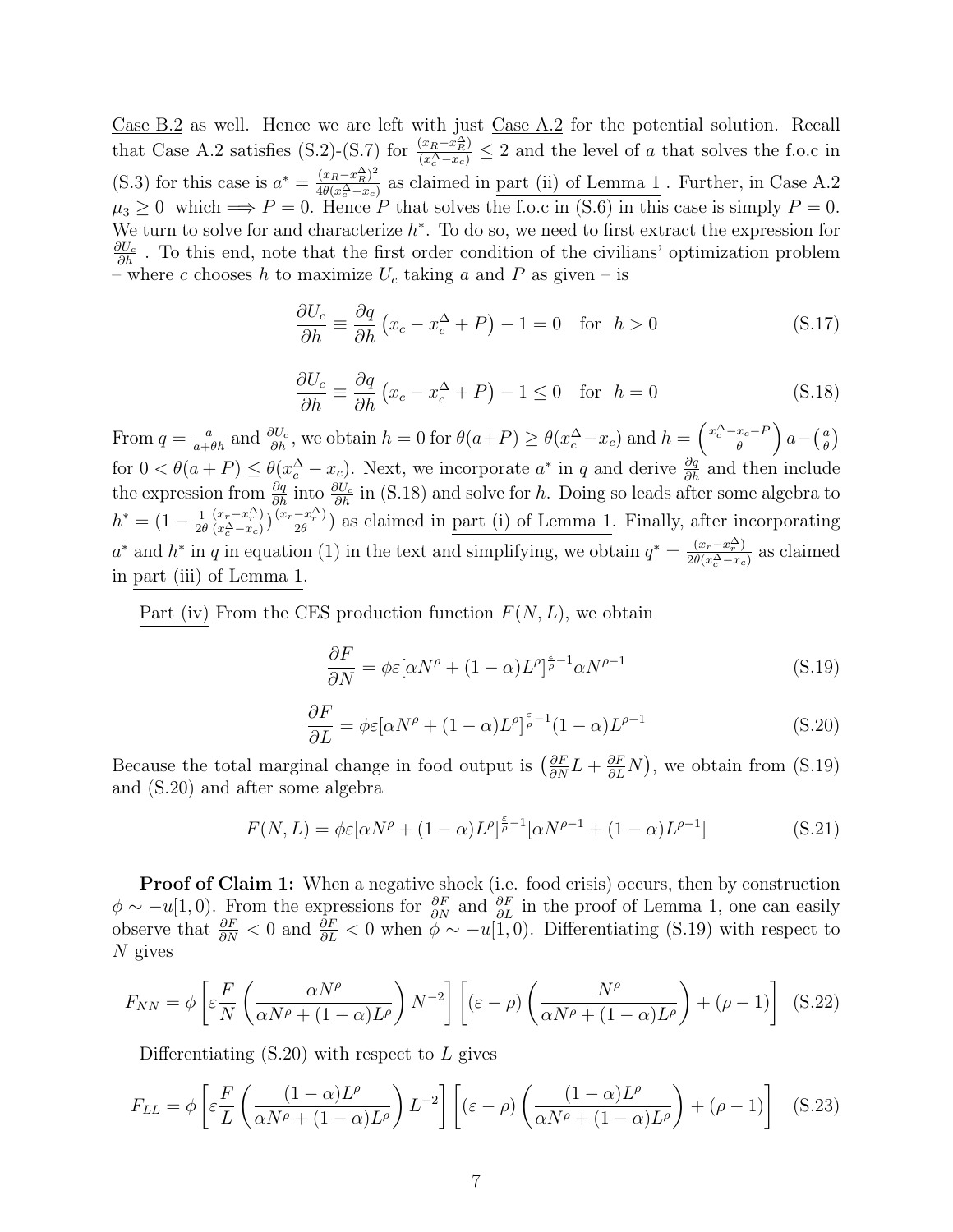From (S.22) and (S.23),  $F_{NN}$  < 0 and  $F_{LL}$  < 0 when  $\phi \sim -u[1,0)$ .

**Proof of Proposition 1:** (i)  $\phi \sim -u(1,0)$  when a food crisis occurs. Because  $\phi \sim$  $-u[1,0],$  one can check from the expressions for  $\frac{\partial F}{\partial N}$  and  $\frac{\partial F}{\partial L}$  in (S.19) and (S.20) that  $\frac{\partial F}{\partial N} < 0$ and  $\frac{\partial F}{\partial L}$  < 0 when  $\phi \sim -u(1,0)$  as claimed. The average products of labor and land given  $\phi$ are respectively

$$
\frac{F(N,L)}{L} = \frac{\phi[\alpha N^{\rho} + (1-\alpha)L^{\rho}]^{\frac{\epsilon}{\rho}}}{L}
$$
(S.24)

$$
\frac{F(N,L)}{N} = \frac{\phi[\alpha N^{\rho} + (1-\alpha)L^{\rho}]^{\frac{\epsilon}{\rho}}}{N}
$$
(S.25)

Hence, the total (average) food output is  $\left(\frac{F(N,L)}{L} + \frac{F(N,L)}{N}\right)$  $\frac{N,L)}{N}$ ). From (S.24)  $\frac{F(N,L)}{L} < 0$  when  $\phi \sim -u[1,0)$  and from (S.25)  $\frac{F(N,L)}{N} < 0$  when  $\phi \sim -u[1,0)$ . Hence  $\left(\frac{F(N,L)}{L} + \frac{F(N,L)}{N}\right)$  $\frac{N,L)}{N}\bigg\}\, <\, 0$ when  $\phi \sim -u(1,0)$ . (ii) Recall that  $x_c = b_c + f_c$  where  $f_c = \left(\frac{F(N,L)}{C}\right)$  $\left(\frac{N,L}{C}\right)$ . From (S.21), one can check that  $F(N, L) < 0$  for  $\phi \sim -u(1, 0)$  which  $\Rightarrow f_c < 0$  when  $\phi \sim -u(1, 0)$ . Further, it is plausible that  $b_c < 0$  in a severe drought as R cannot credibly promise to maintain the same level of benefits for C given the drought's deleterious economic impact. Since  $f_c < 0$ and  $b_c < 0$  in this case, it follows that  $x_c < 0$ . (iii) From the previous proof  $x_c < 0$  when  $\phi \sim -u(1,0)$ . Further, the civilians' expected utility is  $qx_c + (1-q)(x_c^{\Delta} + P) - h$ . If  $h = 0$  in a drought, then from  $q = \frac{a}{a + \theta h}$ , it follows that  $q = 1$ . Therefore if  $h = 0$  in a severe drought, then the civilians' expected utility is simply  $x_c < 0$ . If, however,  $h > 0$  when  $\phi \sim -u(1,0)$ , then  $q < 1$  and the civilians may obtain not just some  $P^* \geq 0$  but also the expected utility  $qx_c + (1-q)(x_c^{\Delta} + P) - h \ge 0$ . Thus the civilians' dominant strategy is to opt for  $h > 0$  over  $h = 0$  when  $\phi \sim -u(1,0)$ .

**Proof of Proposition 2:** (i) From  $h^* = (1 - \frac{1}{2\theta})$  $2\theta$  $(x_R-x_R^{\Delta})$  $\frac{(x_R-x_R^{\Delta})}{(x_c^{\Delta}-x_c)}$  $\frac{(x_R-x_R^{\Delta})}{2\theta}$  $\frac{(-x_R)}{2\theta}$ , we obtain

$$
\frac{\partial h^*}{\partial \theta} = \frac{8\theta^2[(x_R - x_R^{\Delta})(x_c^{\Delta} - x_c)]^2 - 16\theta^2[(x_R - x_R^{\Delta})(x_c^{\Delta} - x_c)^2] + 8\theta[(x_R - x_R^{\Delta})(x_c^{\Delta} - x_c)]^2}{(4\theta^2(x_c^{\Delta} - x_c))^2}
$$
(S.26)

which after some rearrangement leads to

$$
\frac{\partial h^*}{\partial \theta} = \frac{8\theta [(x_R - x_R^{\Delta})(x_c^{\Delta} - x_c)]^2 [(x_R - x_R^{\Delta}) - \theta (x_c^{\Delta} - x_c)]^2}{(4\theta^2 (x_c^{\Delta} - x_c))^2}
$$
(S.27)

Define  $\theta \in [0, \theta]$  where  $\theta \in \Re_+$  and  $\theta$  defines the lower upper-bound of  $\theta$  in  $\Re_+$ . When  $\theta \to \theta$ , it follows from (S.27) that  $\frac{\partial h^*}{\partial \theta} > 0$  as suggested.

(ii) Note that  $(1-q^*)=1-\frac{(x_R-x_R^{\Delta})}{2\theta(x_{\Delta}-x_R^{\Delta})}$  $\frac{(x_R - x_R^{\Delta})}{2\theta(x_c^{\Delta} - x_c)}$ . Hence  $\frac{\partial (1 - q^*)}{\partial \theta} = \frac{[(x_R - x_R^{\Delta})2(x_c^{\Delta} - x_c)]}{(2\theta(x_c^{\Delta} - x_c))^2} > 0$ .

**Proof of Claim 2:** Recall that  $\frac{\partial U_c}{\partial h} \equiv \frac{\partial q}{\partial h} (x_c - x_c^{\Delta} + P) - 1 = 0$  for  $h > 0$ , while  $\frac{\partial U_c}{\partial h} \equiv \frac{\partial q}{\partial h} (x_c - x_c^{\Delta} + P) - 1 \leq 0$  for  $h = 0$ . Since  $\frac{\partial h^*}{\partial \theta} > 0$  (see proof of Proposition 2) in equilibrium, it follows that  $h^* > 0$  and from the expression of  $\frac{\partial U_c}{\partial h}$  that  $U_c$  can be maximized for  $h^* > 0$  while  $U_c$  strictly decreases for  $h = 0$ . Hence in equilbrium when  $\theta$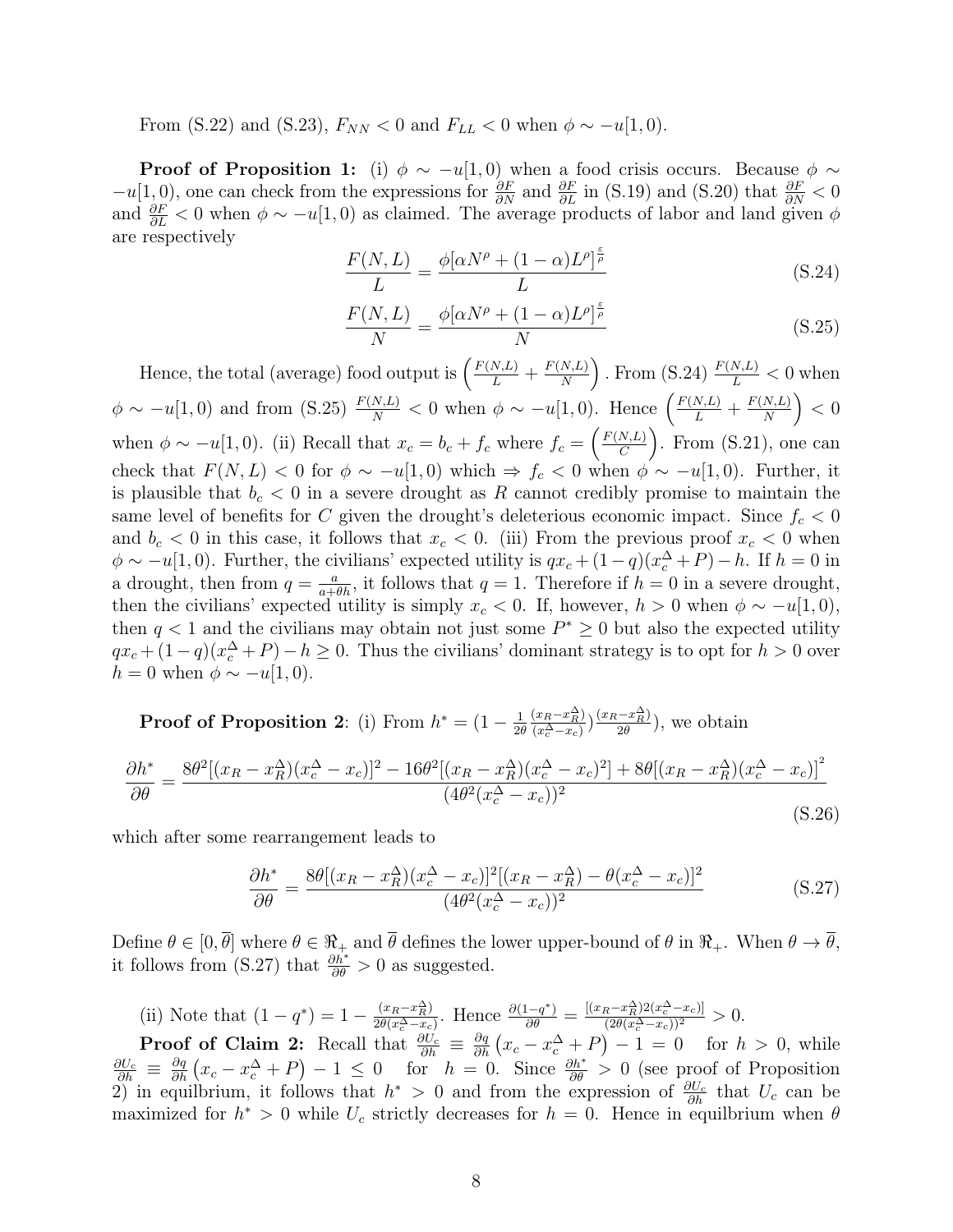is sufficiently high,  $c's$  strictly dominant strategy is to opt for  $h^* > 0$  which implies that  $c \in C$  cannot credibly commit to not challenge R in this case and thus  $h^* > 0$ . Further,  $\frac{\partial (1-q)}{\partial h^*}=\frac{[\theta(a+\theta h^*)(1-\theta h^*)]}{(a+\theta h^*)^2}$  $\frac{(\theta h^*)(1-\theta h^*)}{(a+\theta h^*)^2} > 0$  which implies that  $(1-q)$  strictly increases in  $h^*$ . Hence  $h^* > 0$ is perceived as a credible threat by R.

Proof of Claim 3: 
$$
\frac{\partial q^*}{\partial \theta} = \frac{-[(x_R - x_R^{\Delta})2(x_c^{\Delta} - x_c)]}{(2\theta(x_c^{\Delta} - x_c))^2} < 0.
$$

**Proof of Proposition 3:** When  $\phi \sim -u(1,0)$ , then from the proofs derived earlier  $\frac{\partial h^*}{\partial \theta} > 0$ ,  $\frac{\partial (1-q^*)}{\partial \theta} > 0$  and  $\frac{\partial q^*}{\partial \theta} < 0$ . For  $\frac{\partial (1-q^*)}{\partial \theta} > 0$  and  $\frac{\partial q^*}{\partial \theta} < 0$ , we find that  $\frac{da^*}{d\theta} > 0$  (see the proof for this below) which means that in equilibrium  $P \to 0$  as claimed. Next, given that  $h^* = (1 - \frac{1}{2\ell})$  $2\theta$  $(x_r-x_r^{\Delta})$  $\frac{(x_r - x_r^{\Delta})}{(x_c^{\Delta} - x_c)}$  $\frac{(x_r - x_r^{\Delta})}{2\theta}$  $\frac{-x_r^{\Delta}(x_r-x_r^{\Delta})}{2\theta}(x_s^{\Delta}-x_c)} > 0$  in equilibrium, the Jacobian J (using just  $h^*$  and  $\alpha^*$ ) is as follows

$$
J = \begin{bmatrix} \frac{[(x_R - x_R^{\Delta})(x_c^{\Delta} - x_c)]^2}{2\theta(x_c^{\Delta} - x_c)^2} & \frac{(x_R - x_R^{\Delta})^2}{4\theta(x_c^{\Delta} - x_c)^2} \\ \frac{2\theta(x_c - x_c^{\Delta}) + 2(x_R - 1)}{(4\theta^2(x_c^{\Delta} - x_c))^2} & \frac{2\theta x_R((4\theta^2(x_c^{\Delta} - x_c)) - 4\theta^2[2\theta x_R(x_R - x_c^{\Delta}) + 2x_R(x_R^{\Delta} - 1) + 2(x_R^{\Delta})]^2}{(4\theta^2(x_c^{\Delta} - x_c))^2} \end{bmatrix}
$$
(S.28)

Note that  $\frac{(x_R-x_R^{\Delta})^2}{4\theta(x_{\Delta}-x_R)}$  $\frac{(x_R - x_R^{\Delta})^2}{4\theta(x_c^{\Delta} - x_c)^2} > 0$  and  $\frac{2\theta x_R((4\theta^2(x_c^{\Delta} - x_c)) - 4\theta^2[2\theta x_R(x_R - x_c^{\Delta}) + 2x_R(x_R^{\Delta} - 1) + 2(x_R^{\Delta})]^2}{(4\theta^2(x_c^{\Delta} - x_c))^2}$  $\frac{((2\theta x_R(x_R - x_c)) + (2\theta R(x_R - x_l)) + (2\theta R(x_c - x_c)))^2}{(4\theta^2(x_c^{\Delta} - x_c))^2} > 0.$  Likewise  $\frac{(x_R-x_R^{\Delta})(x_c^{\Delta}-x_c)}{2\theta(x_{\Delta}-x_c)^2}$  $\frac{a_R - x_R^{\Delta}(x_c^{\Delta} - x_c)}{2\theta(x_c^{\Delta} - x_c)^2} > 0$  and  $\frac{2\theta(x_c - x_c^{\Delta}) + 2(x_r - 1)}{(4\theta^2(x_c^{\Delta} - x_c))}$  $\frac{(x_c-x_c^{\Delta})+2(x_r-1)}{(4\theta^2(x_c^{\Delta}-x_c))} < 0$  since  $(x_R-1) < 0$  and  $(x_c-x_c^{\Delta}) < 0$  when  $\phi \sim -u(1,0)$ . Straightforward computation shows that  $|J| > 0$ . Checking for the sign of  $\frac{da^*}{d\theta}$ , we obtain by Cramer's rule

$$
D = \begin{bmatrix} \frac{-(x_R - x_R^{\Delta})^2 (x_C^{\Delta} - x_C)^2}{[4\theta (x_C^{\Delta} - x_C)]^2} & \frac{(x_R - x_R^{\Delta})^2}{4\theta (x_C^{\Delta} - x_C)^2} \\ \frac{8\theta (x_R - x_R^{\Delta}) (x_C^{\Delta} - x_C)^2 [(x_R - x_R^{\Delta}) - \theta (x_C^{\Delta} - x_C)]^2}{(4\theta^2 (x_C^{\Delta} - x_C))^2} & \frac{2\theta x_R ((4\theta^2 (x_C^{\Delta} - x_C)) - 4\theta^2 [2\theta x_R (x_T - x_C^{\Delta}) + 2x_R (x_R^{\Delta} - 1) + 2(x_R^{\Delta})]^2}{(4\theta^2 (x_C^{\Delta} - x_C))^2} \end{bmatrix} \tag{S.29}
$$

 $8\theta(x_R - x_R^{\Delta})(x_c^{\Delta} - x_c)^2[(x_R - x_R^{\Delta}) - \theta(x_c^{\Delta} - x_c)]^2$  $\frac{(4\theta^2(x_c^{\Delta}-x_c))^2[(x_R-x_R^{\Delta})-\theta(x_c^{\Delta}-x_c)]^2}{(4\theta^2(x_c^{\Delta}-x_c))^2} > 0$  for  $\theta \in \Re_+$  while  $\frac{-(x_R-x_R^{\Delta})^2(x_c^{\Delta}-x_c)^2}{[4\theta(x_c^{\Delta}-x_c)]^2} < 0$ . Since  $|D| < 0$  for  $\theta \in \Re_+$ , it follows that  $\frac{da^*}{d\theta} = -\left[\frac{|J|}{|D|}\right]$  $\left|\frac{|J|}{|D|}\right| > 0.$ 

**Proof of Claim 4:** Strictly dominant strategy for R to opt for  $a > 0$  when  $\frac{\partial h^*}{\partial \theta} > 0$ . Note that when  $a > 0$ , then from proof of Proposition 3,  $P = 0$ . For  $a > 0$ ,  $P = 0$ , and  $q \in (0,1)$ , it follows that  $U_R = qx_R + (1-q)x_R^{\Delta} - a$ . If  $a = 0$ , then for  $\frac{\partial h^*}{\partial \theta} > 0$ ,  $q = 0$  and  $(1-q) = 1$  and  $P = 0$  which  $\Rightarrow \overline{U_R} = x_R^{\Delta}$ . Since  $x_R > x_R^{\Delta}$  and  $q \in (0,1)$ , it follows that  $U_R$ - $\overline{U_R} > 0$  which ⇒it is a strictly dominant strategy for R to opt for  $a > 0$  when  $\frac{\partial h^*}{\partial \theta} > 0$ .

**Proof of Claim 5:** Prohibitive costs for R to deter C when  $h^* \to \overline{h}$ . Define  $\overline{h}$  as the least upper bound of  $h^*$  in  $\mathbb{R}_+$ . If  $h^* \to \overline{h}$  then  $\lim_{h^* \to \overline{h}} q = \frac{a}{a+1}$  $\frac{a}{a+\theta\overline{h}} \longrightarrow 0$ . If  $q=0$ , then from  $U_R$ , it follows (by construction) that  $U_R = (x_R^{\Delta} - a) < 0$  which means that it may be too costly for for R to deter C when  $h^* \to \overline{h}$ .

**Proof of Claim 6**: From equation (S.3) in the proof of Lemma 1,  $\frac{dh}{da} = \frac{dh}{da^*} = \left(\frac{x_c^{\Delta} - x_c - P}{a}\right) \left(\frac{1}{2}\right) = \left(\frac{1}{2}\right)$  for  $0 < \theta(a + P) < \theta(x^{\Delta} - x)$ ; otherwise  $\frac{dh}{dx} = 0$  Define  $a^* \in [a, \overline{a}]$  $\frac{-x_c-P}{\theta a^*}$   $\left(\frac{1}{2}\right)$  $\frac{1}{2}\big) - \big(\frac{1}{\theta}\big)$  $\frac{1}{\theta}$  for  $0 < \theta(a + P) \leq \theta(x_c^{\Delta} - x_c)$ ; otherwise  $\frac{dh}{da} = 0$ . Define  $a^* \in [\underline{a}, \overline{a}]$ where  $\bar{a}$  denotes a high level of killing of civilians. One can check that for  $a^* \to \bar{a}$  and sufficiently high  $\theta$ ,  $\frac{dh}{da^*} < 0$  which  $\Rightarrow h$  decreases in  $a^*$ . Because  $q = \frac{a}{a + \theta h}$ , it follows that for  $\lim_{h\to 0} q = \frac{a}{a+\theta h} > 0$  as claimed.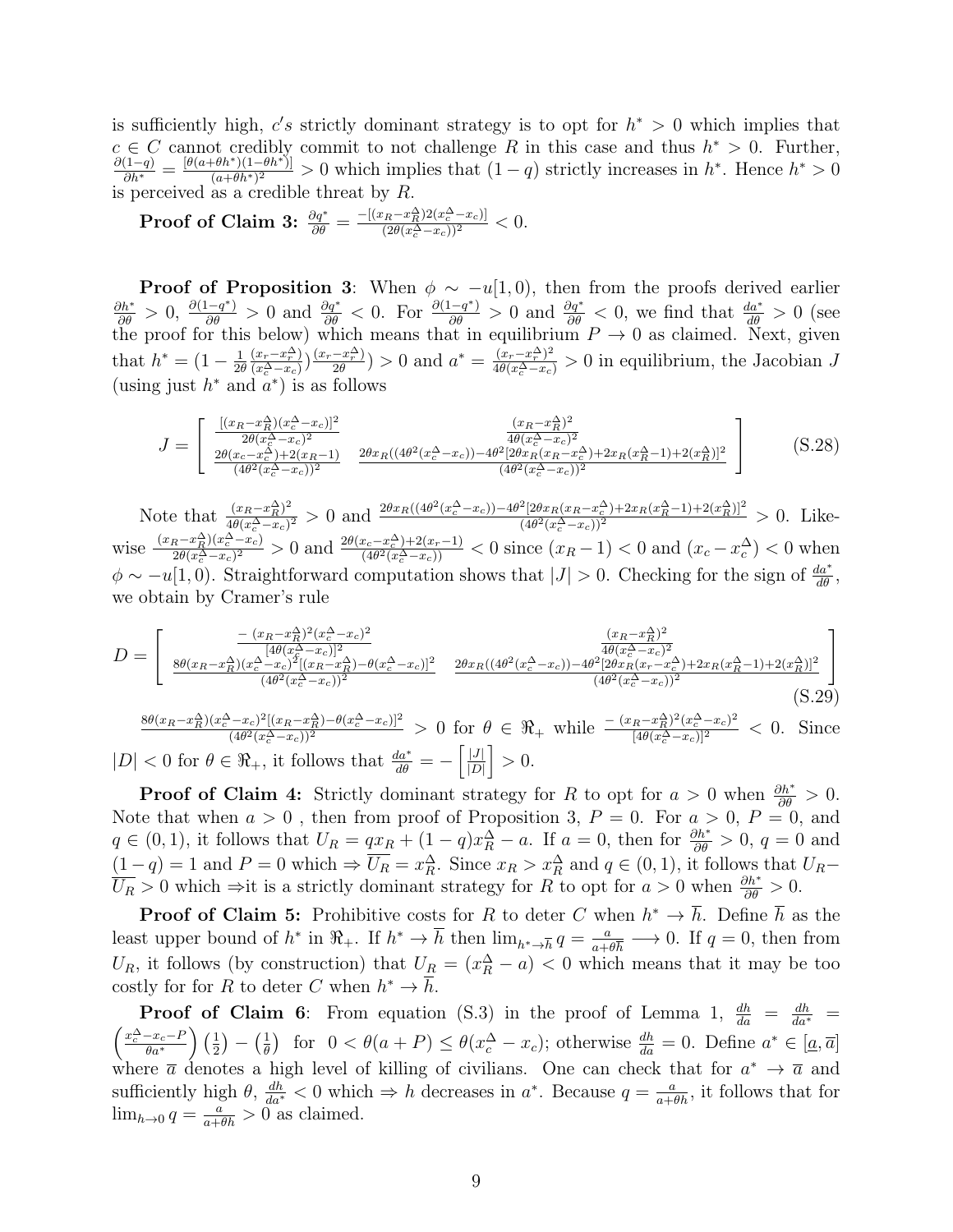Proof of Proposition 4: Recall that

$$
\frac{\partial h^*}{\partial \theta} = \frac{8\theta [(x_R - x_R^{\Delta})(x_c^{\Delta} - x_c)]^2 [(x_R - x_R^{\Delta}) - \theta (x_c^{\Delta} - x_c)]^2}{(4\theta^2 (x_c^{\Delta} - x_c))^2}
$$
(S.30)

If urban development is negligible, then in the limit  $\theta \to 0$ . From (S.30), one can check that for  $\theta \to 0$ ,  $\frac{\partial h^*}{\partial \theta} \to 0$ . Because  $q = \frac{a}{a + \theta h}$ , it follows that  $q = 1$  for  $h^* \to 0$  which implies that the status quo prevails. When  $q = 1$ , then  $U_R = (x_R - a) > U_R = qx_R + (1 - q)(x_R^{\Delta} - P) - a$ for  $a = 0$ . Hence when urban development is negligible, then a tends to 0, as claimed.

**Proof of Proposition 5:** When  $\theta > 0$ , then from the proof of claim 3,  $\frac{\partial q^*}{\partial \theta} < 0$ . From the proof of proposition 3, one can easily check that for  $\frac{\partial q^*}{\partial \theta} < 0$ ,  $a^* \geq 0$  but that  $a^* \geq 0$ . In contrast, for  $\phi \sim -u(1,0), \theta > 0$ , we know from the proofs of claim 3 and claim 4 as well as the proof of Proposition 3 that  $a^* > 0$  is a strictly dominant strategy and that  $\frac{da^*}{d\theta}=-\left[\frac{|J|}{|D|}\right]$  $\left|\frac{|J|}{|D|}\right| > 0.$ 

#### Data Sources for Within-Country Analyses of Pakistan

Food Crisis, Urban Development and Anti-Government Demonstrations

- **SAMPLE**: 12 cities in Pakistan whose population is 300,000 citizens and above and (i) which are classifed as urban cities by the Government of Pakistan's Pakistan Bureau of Statistics and for (ii) which information is available to operationalize the variables of interest at the city-year level. These cities are listed in Chapter 5. Temporal range of Sample: 1978 to 1988 (years in which Pakistan is observed as a military dictatorship) and then again from 2000 to 2006 (years in which Pakistan is again observed as a dictatorship; it is a democracy from 1989 to 1998). 1978 is first year in which primary and secondary source data to code the variables is available. Hence the sample consists of 12 cities observed from 1978 to 1988 and then again from 2000 to 2006.
- **DEPENDENT VARIABLE**: Count variable labeled as *anti-government demonstra*tions. This variable operationalizes for each city-year the number of violent attacks or demonstrations carried out by civilians against (i) government property in the city which includes destruction or overt physcial damage of government administrative buildings, offices as well as other government-owned physical assets such as the Gen-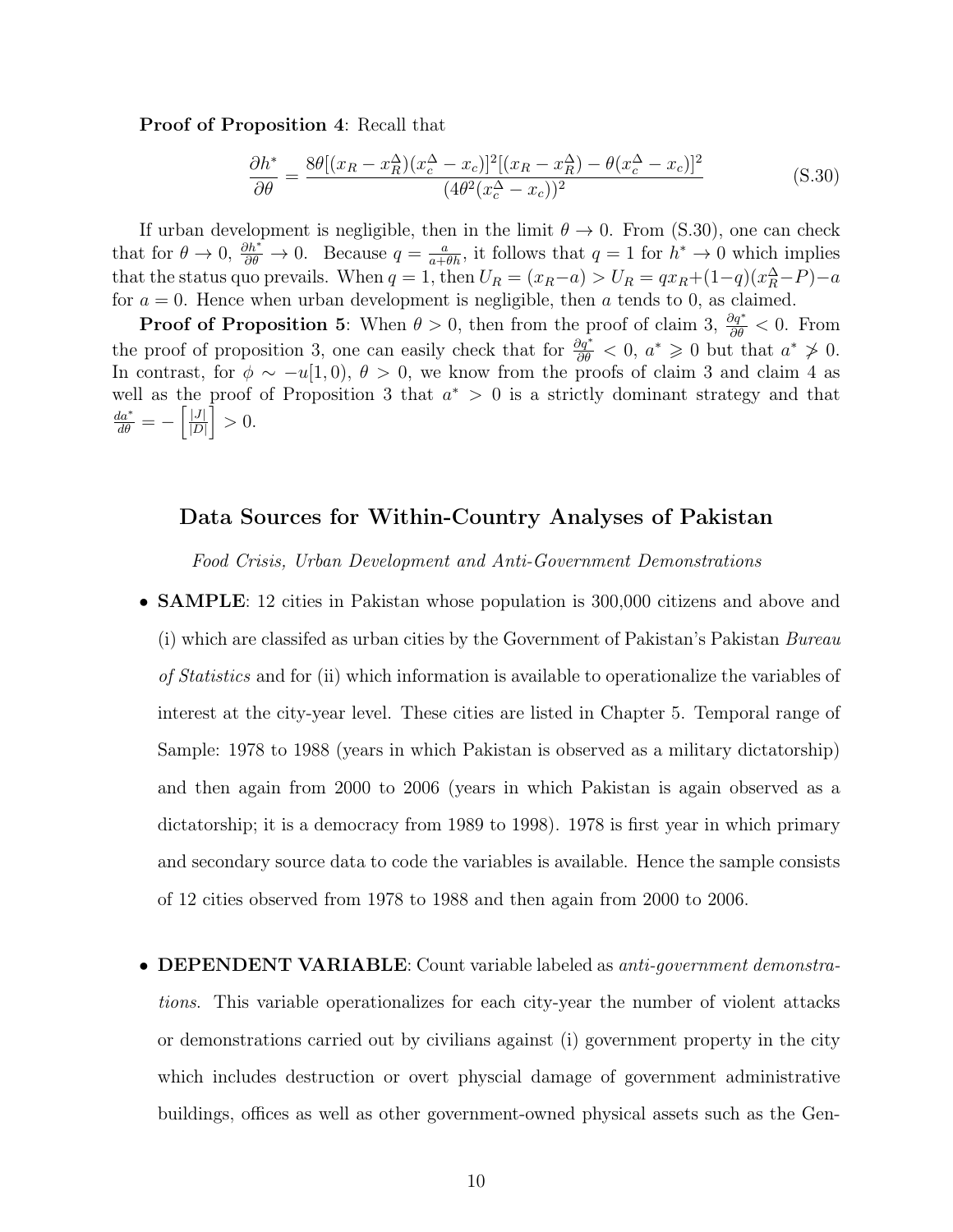eral Post Office [GPO], Trade Emporiums and so on); (ii) government security forces (this includes city-police units and paramilitary forces stationed within or outside the city [10 km radius]) and (iii) political and bureaucratic personnel from the government including the Zila Nazim, District Coordination Officer, and Union Administrators.

Data Sources: (i) Bureau of Police Research and Development [1978-2008]. Riots in Pakistan. Ministry of Interior, Government of Pakistan: Islamabad; (ii) Sindh Police Department. Riots in Sindh, 1975-2005. Police Department, Government of Sindh; (iii) Punjab Police Department. Riots in Punjab, 1975-2005. Police Department, Government of Punjab; (iv)Imam, A and Eazaz Dar. 2014. Democracy and Public Administration in Pakistan. London: CRC Press; (v) "Armed Conflict Location and Event Dataset" [ACLED]—Pakistan, 1999-2008; (vi) CIA – U. S. Central Intelligence Agency: Kashmir Region 2004, 2004; (vii) GADM – Global Administrative Areas: PAK\_adm.zip, Ver 2.8, Nov 2015 http://biogeo.ucdavis.edu/data/gadm2.8/shp/PAK\_adm.zip

(viii) Arif Hasan, 2002, Understanding Karachi: Planning and Reform for the Future (Karachi: City Press); (ix) International Crisis Group (2014). "Policing Urban Violence in Pakistan." Asia Report No. 255. Brussels: International Crisis Group; (x) Esser, D. (2004). "The city as area, hub and prey – patterns of violence in Kabul and Karachi." *Environment and Urbanisation.* 16/2: 31-38; (xi) Ghani, E. (2012). "Urbanisation in Pakistan: challenges and options." Paper presented at Global Development Network's 13th Annual Global Development Conference, Central European University, Budapest, June 17th. Also coded from national and regional-level newspapers including (i) English-Language newspapers such as The Dawn (Lahore and Karachi editions), Daily Times, The Friday Times, Pakistan Observer, and Business Recorder and (ii) Urdu-language newspapers such as  $Nawa-i-Wagt$ , Daily Jang, Daily Nai Baat, and Daily Sarhad.

#### • INDEPENDENT VARIABLE(s): Food Crisis and Urban Development PC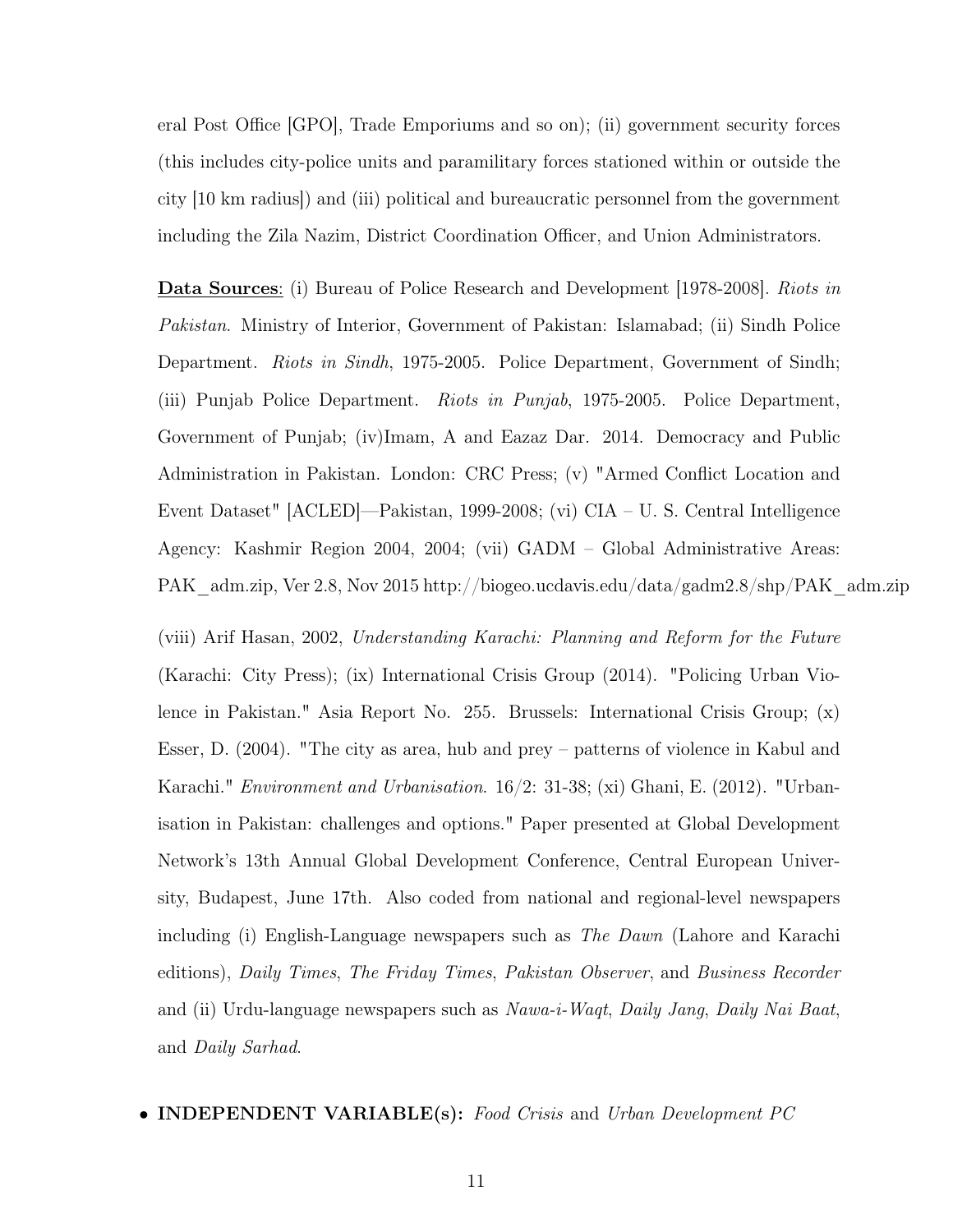Data Sources for Urban Development PC: Data to construct this measure is drawn from the following primary and secondary sources: (i) Pakistan Bureau of Statistics (PBS). Population Census. Islamabad: Government of Pakistan; (ii) Pakistan Bureau of Statistics (PBS). Pakistan Social and Living Standards Measurement. Islamabad: Government of Pakistan; (iii) Arif, G. M. 2003. "Urbanisation in Pakistan: Trends, Growth and Evaluation of the Census." Working Paper: Pakistan Institute of Development Economics, Karachi; (iv) Economic Survey of Pakistan (1978-88; 2000-2006). Economic and Social Indicators. Ministry of Finance: Government of Pakistan, Islamabad; (v) Economic Survey of Pakistan (1978-88, 2000-2006). Population, Labor Force and Employment. Ministry of Finance: Government of Pakistan, Islamabad; (vi) Haider, Murtaza and Irteza Haider (2006) "Urban Development in Pakistan." In Urbanization and Sustainability in Asia: Case Studies on Best Practice Approaches to Sustainable Urban and Regional Development; pp. 245-272. Asian Development Bank, Manila, Philippines.

#### Data Sources for Food Crisis:

#### • CONTROL VARIABLES

A. Log GDP per capita, unemp rate (% labor force unemployed for each city-year), inflationary crisis [dummy variable coded as 1 when the local (i.e city-) level inflation rate in housing and utilities, clothing and footwear and transport exceeds 10% for a given city-year). Data to operationalize these controls are drawn from primary sources including (i) Economic Survey of Pakistan (1978-88; 2000-2006). Economic and Social Indicators. Ministry of Finance: Government of Pakistan, Islamabad; (ii) Zaidi, S.A (2005). The Issues in Pakistan's Economy. Oxford: Oxford University Press, Karachi; (iii) Economic Survey of Pakistan (1978-88; 2000-2006). Population, Labor Force and Employment. Ministry of Finance: Government of Pakistan, Islamabad; (iv) Economic Survey of Pakistan (1978-2008). Fiscal Development. Ministry of Finance: Govern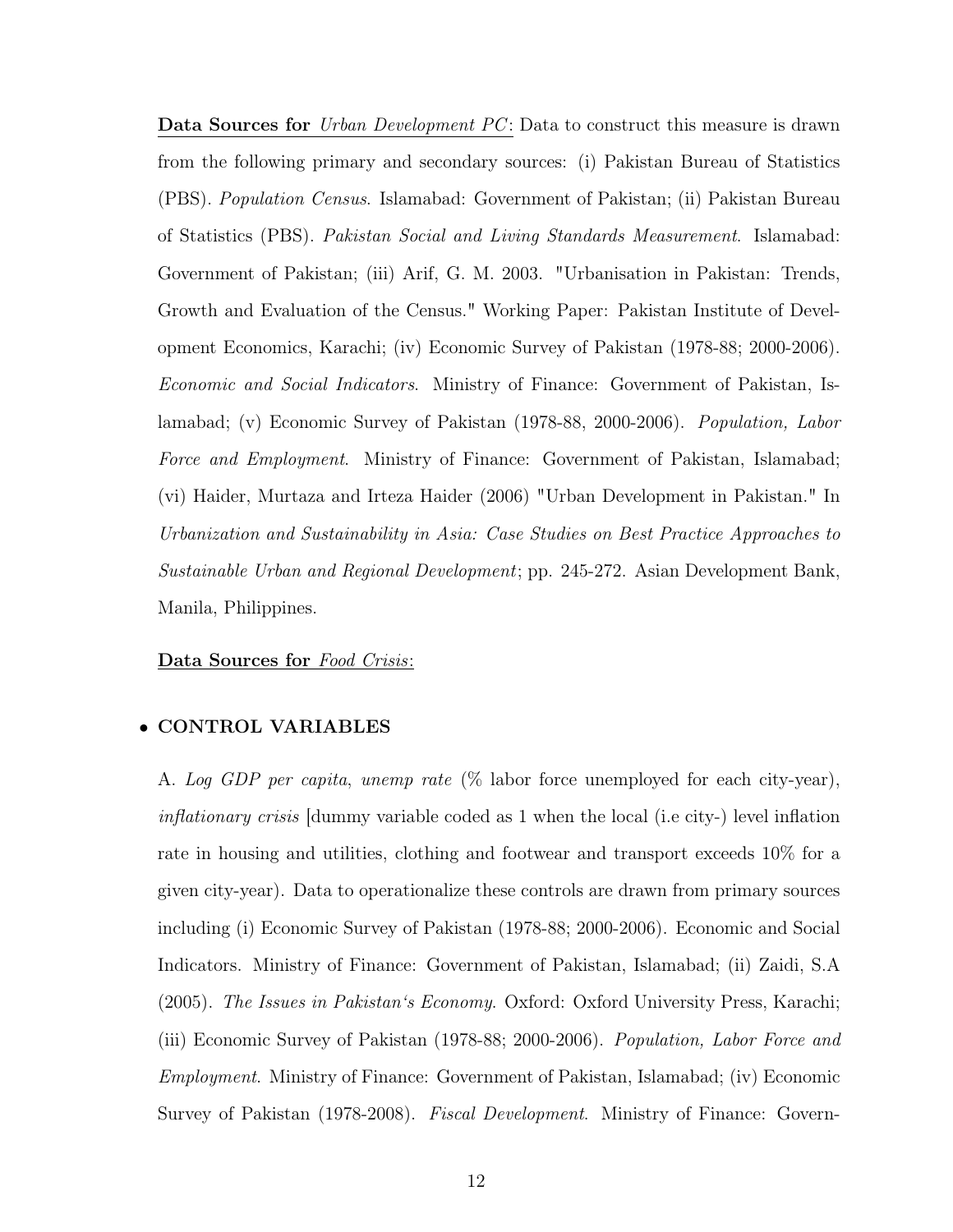ment of Pakistan, Islamabad. Log GDP per capita is predicted to have a negative influence on anti-government dempnstrations while *unemp* rate and *inflationary crisis* is expected to be positively associated with the count dependent variable.

B. Municipal election (dummy variable coded as 1 in years in which local elections were held for municipal elections in the city). Operationalized from (i) Khan S R 2004. Pakistan under Musharraf (1999 – 2002). Economic reform and political Change. IST Ed. Vanguard Book,Islamabad; (ii) Mahmood, Safdar 2000. Pakistan: Political Roots and Development 1947-1999. Oxford University Press: Karachi; (iii) Muhammad A Malik. 2007. Local Self Government in Pakistan (Lahore: Emporium Publishers); and (iv) Election Commission of Pakistan (various years) "Local elections in Pakistan" Pakistan Bureau of Statistics, Islamabad: Government of Pakistan. Municipal election in cities in Pakistan is typically associated with criminality, corruption and violence. Hence we anticipate that this measure will be positively associated with the violent riots dependent variable.

C. log land area for each city (in square kilometers) in sample. Operationalized from PBS Population Census; Arif 2003; and Haider and Haider 2006. The larger the land area of a city, the more likely that the city's population will be dispersed whicch exacerbates collective action problems. Hence log land area is expected to be negatively associated with the anti-government demonstrations dependent variable.

D. Paramilitary barracks (annual number of para military [Pakistan Rangers, Civil Armed Forces] barracks located within each city or within a 10 km square radius outside the city) and police stations (annual number of central police stations, i.e police stations with more than 100 personnel, located in each city). Each of these two variables are expected to negatively influence anti-government demonstrations based on the resumption that these forces (if effective) may deter civilians in urban areas from engaging in anti-regime violent riots. Data for paramilitary and police from (i) Suddle, Mohammad S., "Reforming Pakistan's Police: An Overview", 120th International Se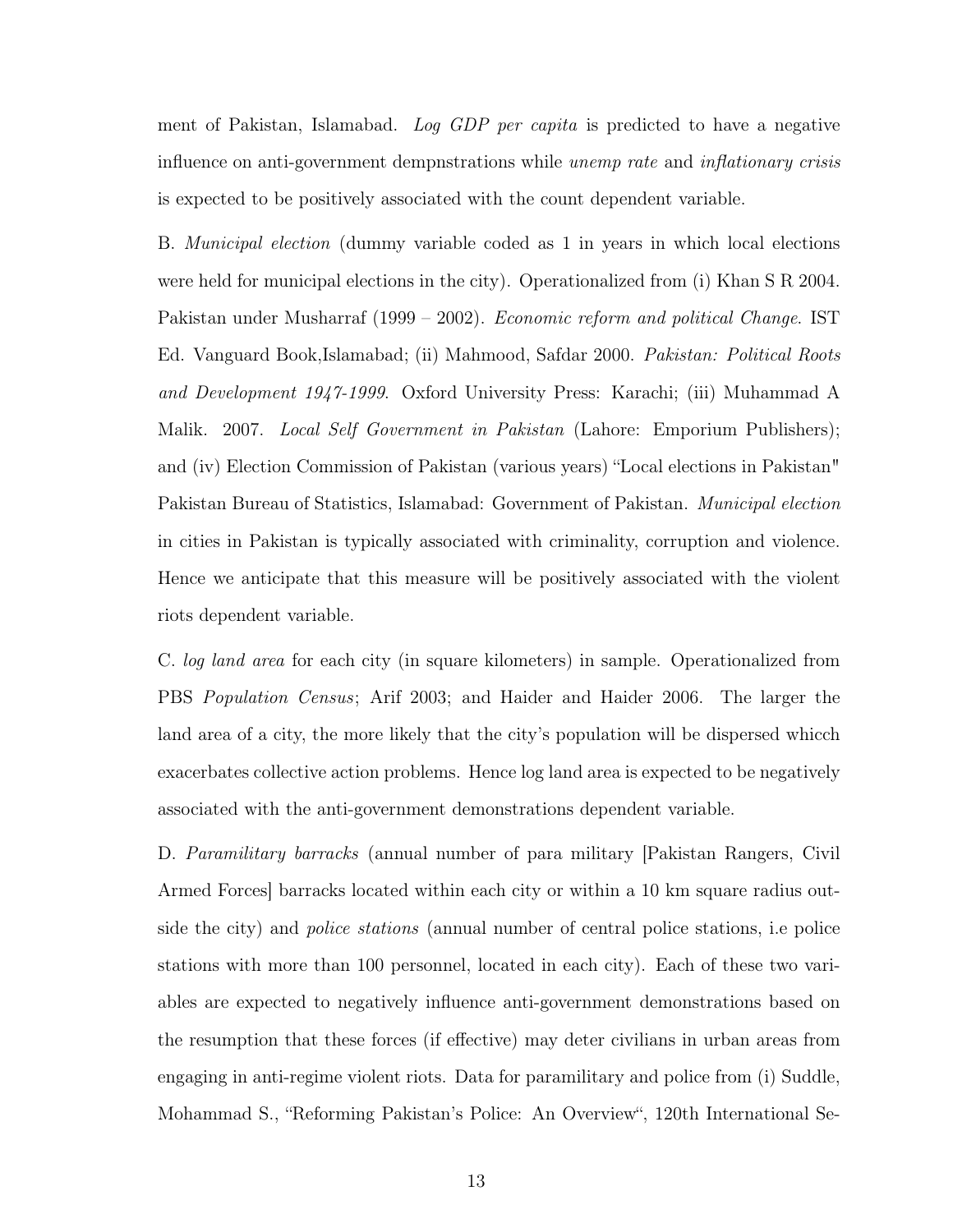nior Seminar Visiting Experts' Paper, Punjab University: Lahore; (ii) Pakistan Bureau of Statistics (all relevant years) Pakistan Statistical Yearbook. Islamabad: Government of Pakistan; and (iii) Bureau of Police Research and Development (various years) Government Domestic Forces and Law and Order. Ministry of Interior, Islamabad: Government of Pakistan.

Food Crisis, Urban Development and Mass Killing Campaigns

- **SAMPLE**: 12 cities in Pakistan whose population is 300,000 citizens and above. This city-year sample is described in the preceding subsection.
- **DEPENDENT VARIABLE**: Binary variable labeled as *mass killing*. This variable is coded as 1 when the number of civilians killed by government security forces is greater than or equal to 50 per city-year. Results remain robust for higher thresholds; i.e. when mass killing is greater than or equal to 75, 100, 125, and 150.

Data Sources for mass killing: Drawn from several primary and secondary sources including ; (i) Armed Conflict Location and Event Dataset [ACLED]-Pakistan, 1999- 2008; (ii) South Asia Terrorism Portal [SATP] (2003-2012). Civilian Fatalities. SATP; (iii) South Asia Terrorism Portal (2003-2012). Pakistan Body Count; SATP: (iv) CIA - U. S. Central Intelligence Agency: Kashmir Region 2004, 2004; (v) GADM - Global Administrative Areas: PAK\_adm.zip, Ver 2.8, Nov 2015 http://biogeo.ucdavis.edu/data/gadm2.8/shp/ (vi) Christopher Rogers. 2010. Civilians in Armed Conflict: Civilian Harm and Conflict in Northwest Pakistan, Campaign for Innocent Victims in Conflict, (CIVIC); (vii) M. Ahmad, "Civilians: Common Victim of Anti-State Violence," (Conflict Monitoring Center, April 2011) http://cmcpk.wordpress.com/category/uncategorized/ ; (viii) Pakistan Institute for Peace Studies, Pakistan Security Report 2010, January 2011. Also consulted Pakistan Security Report 2008 and Pakistan Security Report 2009; (ix) Strengthening Participatory Organization, "Trail of Tragedy: A Chronology of Violence in Pakistan," (January 2011) http://www.spopk.org/index.php?option=com\_docman&Itemid=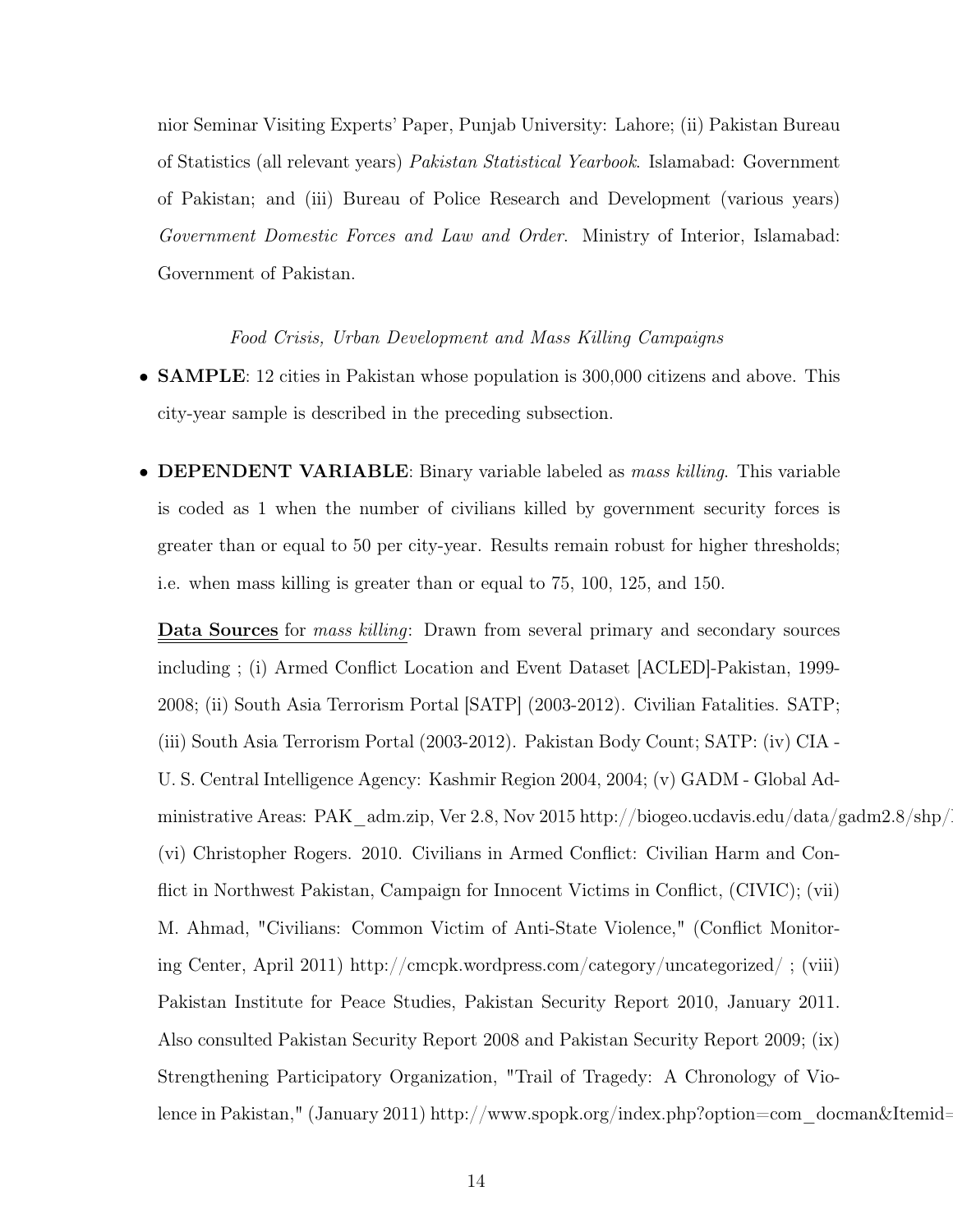Also coded from national and regional-level newspapers including (i) English-Language newspapers such as The Dawn (Lahore and Karachi editions), Daily Times, The Friday Times, Pakistan Observer, and Business Recorder and (ii) Urdu-language newspapers such as Nawa-i-Waqt, Daily Jang, Daily Nai Baat, and Daily Sarhad.

- **INDEPENDENT VARIABLE**(s): Food Crisis and Urban Development PC; the data sources for each of these two measures has been listed in the previous subsection.
- CONTROL VARIABLE(s): Log GDP per capita, unemp rate  $\%$  labor force unemployed for each city-year), paramilitary barracks, log land area, police stations, and inflationary crisis. The data sources for each of these measures has been listed in the previous subsection as well.

#### Data Sources for Within-Country Analyses of Indonesia

Food Crisis, Urban Development and Anti-Government Demonstrations

- **SAMPLE**: 14 cities in Indonesia whose population is 400,000 citizens and above. These cities are classifed as metropolitan cities by the Government of Pakistan's Pakistan Bureau of Statistics. Information is available to operationalize the variables of interest at the city-year level is only available for these cities which are listed in Chapter 6. Temporal range of Sample: 1976 to 1998 (years in which Indonesia is observed as a dictatorship). Hence the sample consists of 14 cities observed from 1976 to 1998.
- DEPENDENT VARIABLE: Count variable labeled as *anti-government demonstra*tions. This variable operationalizes for each city-year the number of violent attacks or demonstrations carried out by civilians against (i) Government property, including causing physical damage or destroying government administrative buildings, offices and other government-owned assets; (ii) Government security forces, including city forces such as the Indonesian National Police and the Municipal Police as well as nationallevel paramilitary and military forces stationed within city limits (up to a radius of 10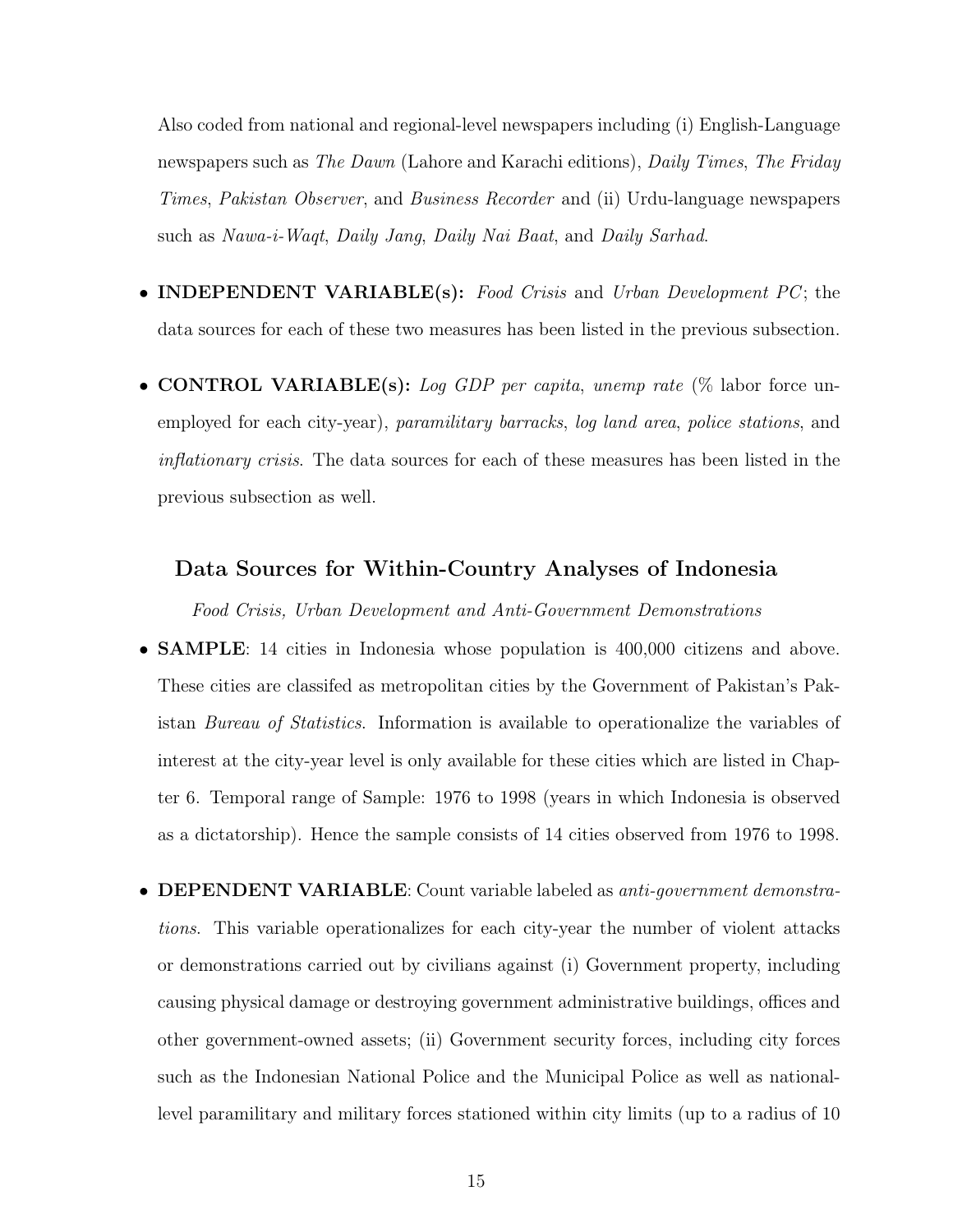km); (iii) Administrative buildings owned and operated by the national and municipal governments.

Data Sources: (i) Budiman, A., Hatley, B. and Kingsbury, D. (eds) (1999) Reformasi: crisis and change in Indonesia, Melbourne: Monash Asia Institute; (ii) Eklöf, S. (1999) Indonesian politics in crisis: the long fall of Suharto 1996–98, Copenhagen: Nordic Institute of Asian Studies (NIAS); (iii) Soemardjan, S. (2002) 'Konflik-konflik sosial di Indonesia: refleksi keresahan masyarakat', Analisis CSIS, 31: 306–21; (iv) Suryanegara, A. M. (1999) Benarkah reformasi melahirkan perang agama: HUT ke-49 RMS yang terlupakan, 18 Januari 1950–18 Januari 1999, Jakarta: Al Ishlaly Press

#### • INDEPENDENT VARIABLE(s): Food Crisis and Urban Development PC

Data Sources for Urban Development PC: Data to construct this measure is drawn from the following sources: (i) Biro Pusat Statistik [BPS] (1990) Statistical yearbook of Indonesia 1990, Jakarta: Biro Pusat Statistik; (ii) BPS (1978-95) Statistical yearbook of Indonesia (all listed years), Jakarta: Biro Pusat Statistik; (iii) BPS (1997) Penduduk Kalimantan Tengah: hasil sensus penduduk tahun 1996, Jakarta: Badan Pusat Statistik; (iv) BPS Kalimantan Tengah (1997) Kalimantan Tengah dalam angka (Kalimantan Tengah in figures): 1998, Palangkaraya: Badan Pusat Statistik Propinsi Kalimantan Tengah; (v) Hill, H. (ed.) (2000) The Indonesian Economy, 2 edn, Cambridge [etc.]: Cambridge University Press; (vi) Rutz, W. (1987) Cities and towns in Indonesia: their development, current positions and functions with regard to administration and regional economy, Berlin: Borntraeger; (vii)

Data Sources for Food Crisis: (i) BPS Sulawesi Tengah (1975-1983) Sulawesi Tengah dalam angka 1975-83, Palu: Badan Pusat Statistik Propinsi Sulawesi Tengah; (ii) BPS Sulawesi Tengah (1984-1991) Sulawesi Tengah dalam angka 1984-91, Palu: Badan Pusat Statistik Propinsi Sulawesi Tengah; (ii) BPS Sulawesi Tengah (1992-1998) Sulawesi Tengah dalam angka 1992-98, Palu: Badan Pusat Statistik Propinsi Sulawesi Tengah(iii) —— (2001a)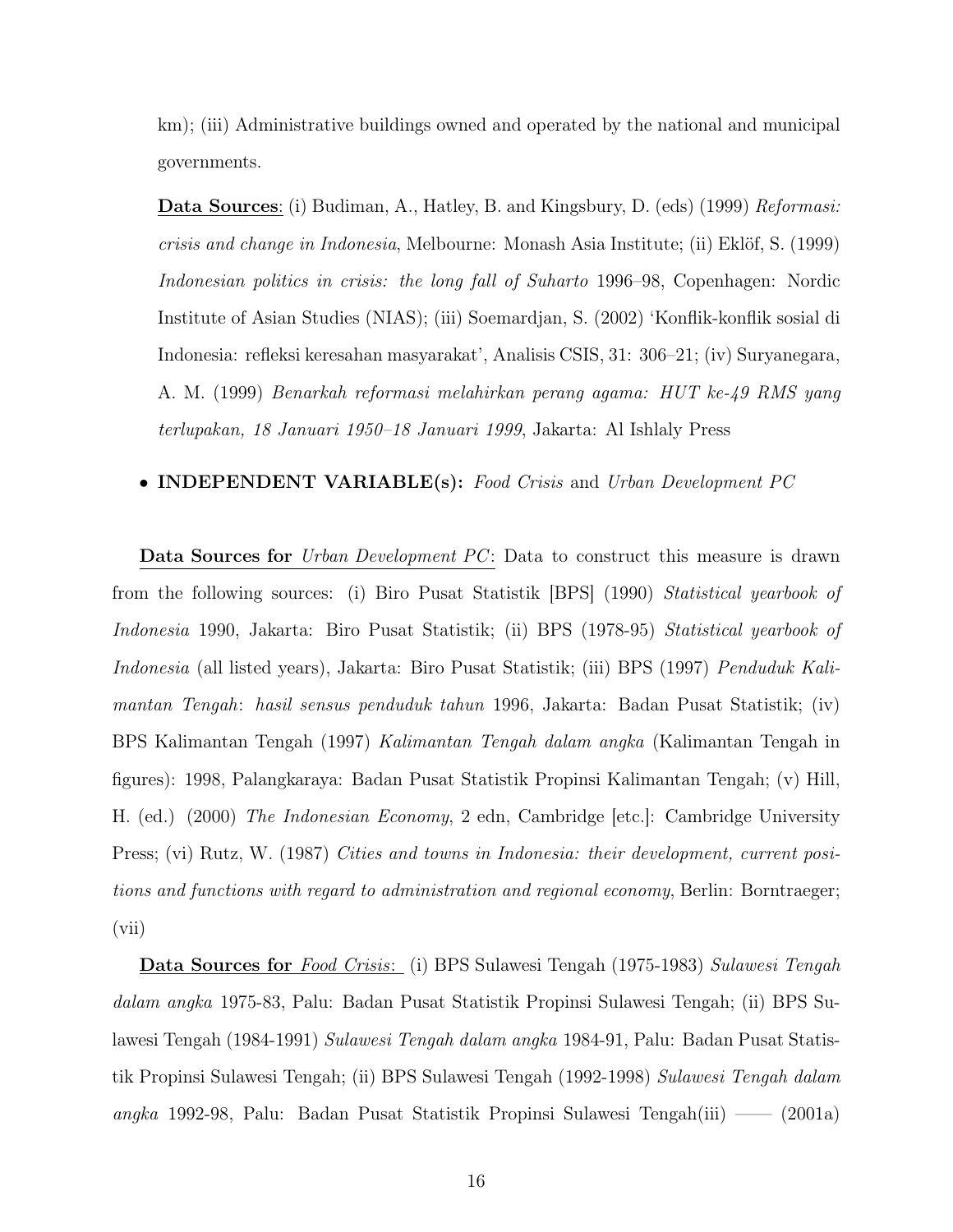'Karakteristik penduduk Kabupaten Poso: hasil sensus penduduk 2000', Palu: Badan Pusat Statistik Propinsi Sulawesi Tengah; (iii) —— (2001b) 'Karakteristik penduduk Propinsi Sulawesi Tengah: hasil sensus penduduk 2000', Palu: Badan Pusat Statistik Propinsi Sulawesi Tengah; (iv) —— (2002a) 'Produk Domestik Regional Bruto Kabupaten/Kota menurut lapangan usaha di Propinsi Sulawesi Tengah 1997–2000', Palu: Badan Pusat Statistik Propinsi Sulawesi Tengah; (v) —— (2002b). Sulawesi Tengah dalam angka 2001, Palu: Badan Pusat Statistik Propinsi Sulawesi Tengah.

#### • CONTROL VARIABLES

A. Log GDP per capita, unemp rate (% labor force unemployed for each city-year), inflationary crisis [dummy variable coded as 1 when the local (i.e city-) level inflation rate in housing and utilities, clothing and footwear and transport exceeds 10% for a given city-year), population, log land area for each city (in square kilometers): Data to operationalize these variables is from (i) Damanik, R. (2003) Tragedi kemanusiaan Poso: menggapai surya pagi melalui kegelapan malam [Jakarta/Palu]: PBHI/LPS-HAM Sulteng.

B. Chinese Proportion (fraction of ethnic Chinese residents in each city-year in the sample). Data to operationalize these controls are drawn from (i) Coppel, C. A. (2002) Studying the ethnic Chinese in Indonesia, Singapore: Singapore Society of Asian Studies; (ii) Coppel, C.A. (ed.) (2006) Violent conflicts in Indonesia: analysis, representation, resolution, London: Routledge

B. Municipal police (annual number of central police stations, i.e police stations with more than 100 personnel, located in each city) and military barracks (annual number of military barracks located within each city or within a 20 km square radius outside the city):

C. East Timor campaign (dummy variable coded as 1 for city-years in which military campaigns carried out by the Indonesian military in East Timor): Data for this dummy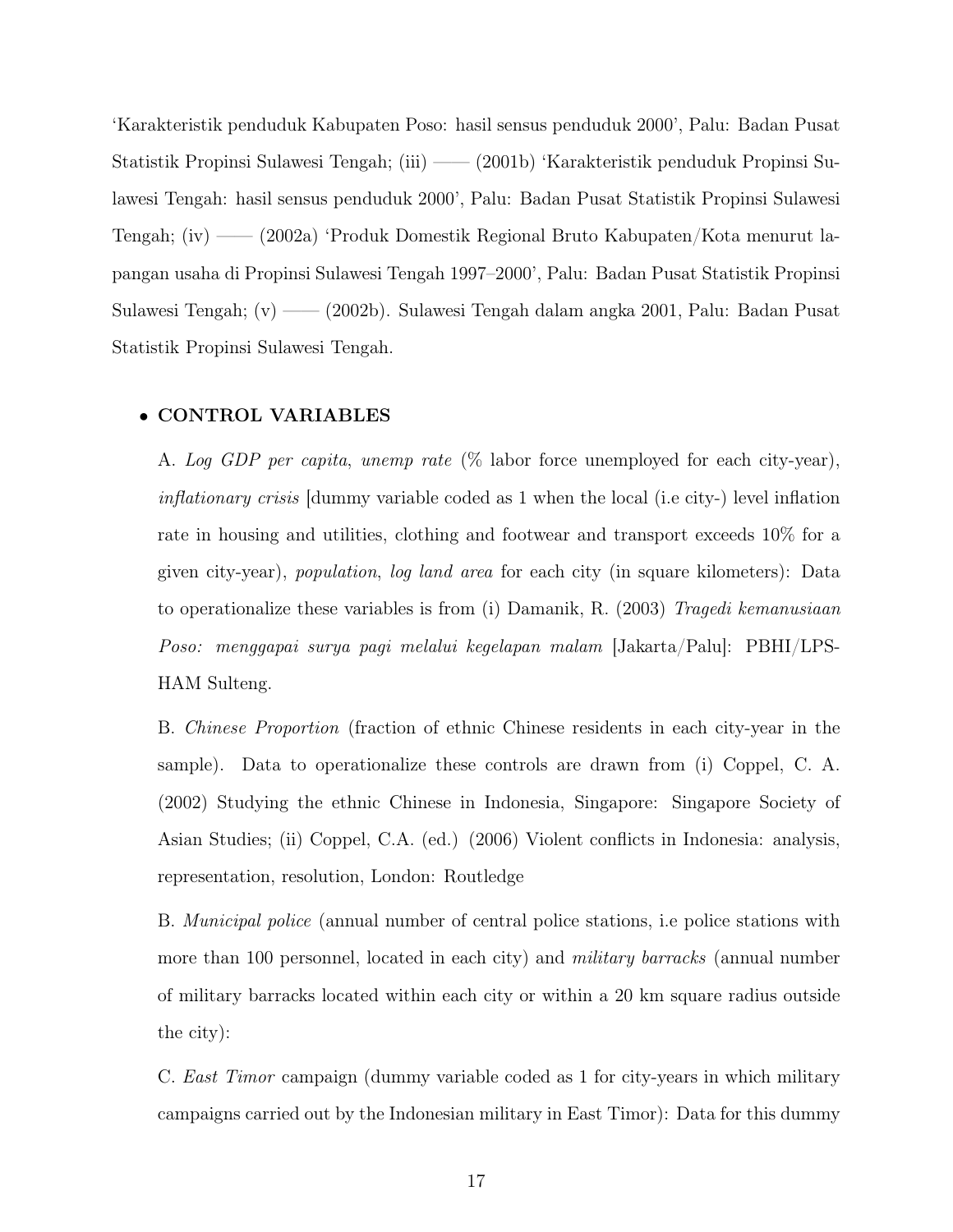variable is taken from (i) Cribb, R. (ed.) (1990) The Indonesian killings: studies from Java and Bali, Clayton, Victoria: Centre of Southeast Asian Studies, Monash University; (ii) —— (2001) 'How many deaths? Problems in the statistics of massacre in Indonesia (1965–1966) and East Timor (1975–1980)', in I. Wessel and G. Wimhöfer (eds) Violence in Indonesia, Hamburg: Abera-Verl,

#### Food Crisis, Urban Development and Mass Killing Campaigns

- **SAMPLE**: 14 cities in Indonesia whose population is 400,000 citizens and above. This city-year sample is described in the preceding subsection.
- **DEPENDENT VARIABLE**(s): Binary variable labeled as *mass killing*. This variable is coded as 1 when the number of civilians killed by government security forces is greater than or equal to 50 per city-year. Results remain robust for higher thresholds; i.e. when mass killing is greater than or equal to 75, 100, 125, and 150.

Data Sources for mass killing: Drawn from several primary and secondary sources including: (i) Cribb, R. (ed.) (1990) The Indonesian killings: studies from Java and Bali, Clayton, Victoria: Centre of Southeast Asian Studies, Monash University; (ii) —— (2001) 'How many deaths? Problems in the statistics of massacre in Indonesia  $(1965-1966)$  and East Timor  $(1975-1980)$ ', in I. Wessel and G. Wimhöfer (eds) *Vio*lence in Indonesia, Hamburg: Abera-Verl; (iii) National Human Rights Commission of Indonesia, "Results of Monitoring and Investigating of Five Incidents at Timika and One Incident at Hoea, Irian Jaya During October 1994-June 1995" (Jakarta: September 1995); (iv) Australian Council for Overseas Aid, Trouble at Freeport, (Melbourne: Australian Council for Overseas Aid, April1995); (v) Catholic Church of Jayapura, Violations of Human Rights in the Timika Area of Irian Jaya, Indonesia (August 1995); (vi) Survival International, Rio Tinto Critic Gagged (London: Survival International, May 1998); RFK Memorial Center for Human Rights and the Institute for Human Rights Studies and Advocacy, Incidents of Military Violence Against Indigenous Women in